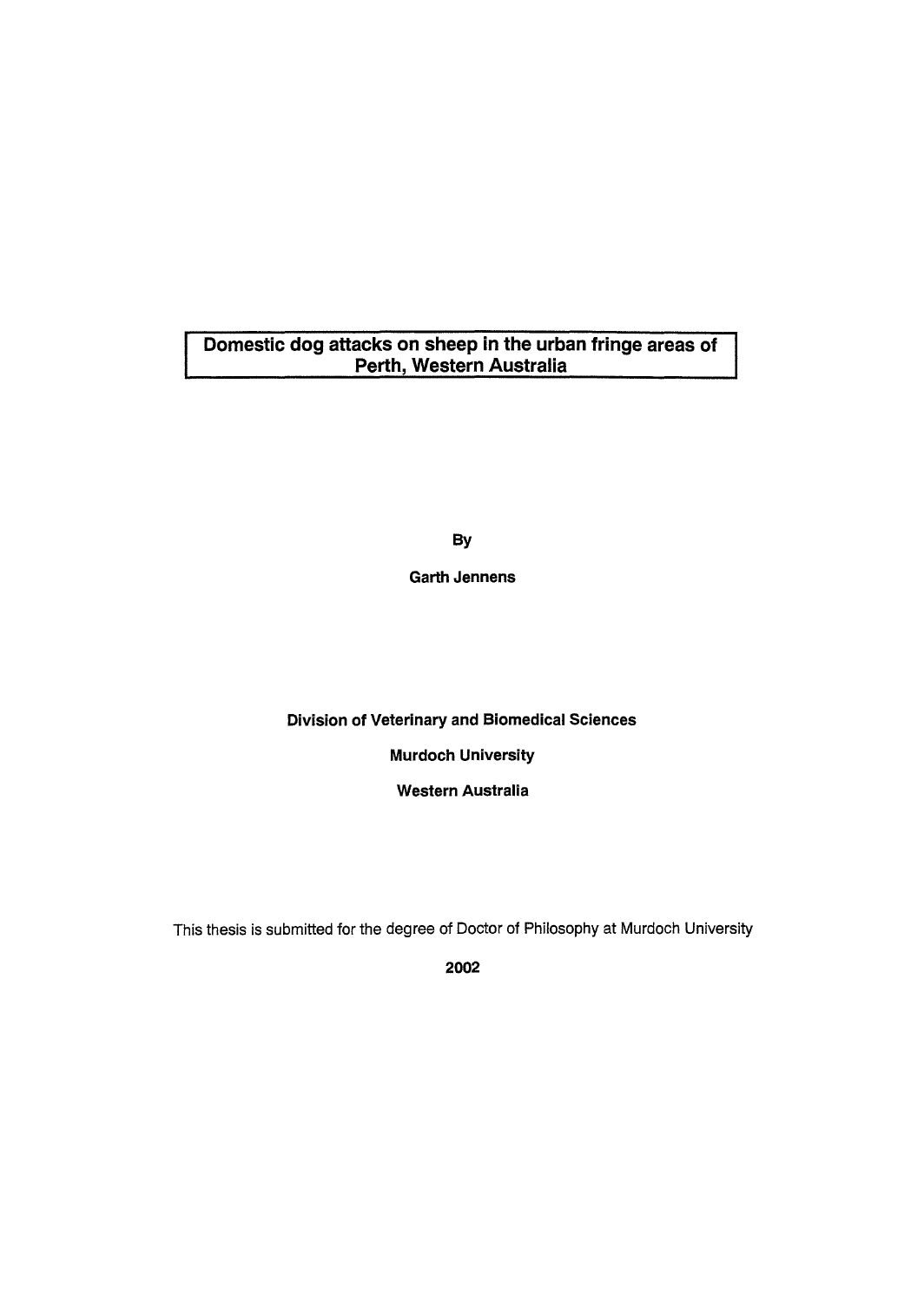## **DECLARATION**

**I hereby declare that the work presented in this thesis has been performed by** me, **except where otherwise clearly stated in the text, and that it has not been previously submtted for** 

applies the degree at any  $U\ll N$ <u>t M</u> Signed 2

**Garth Jennens**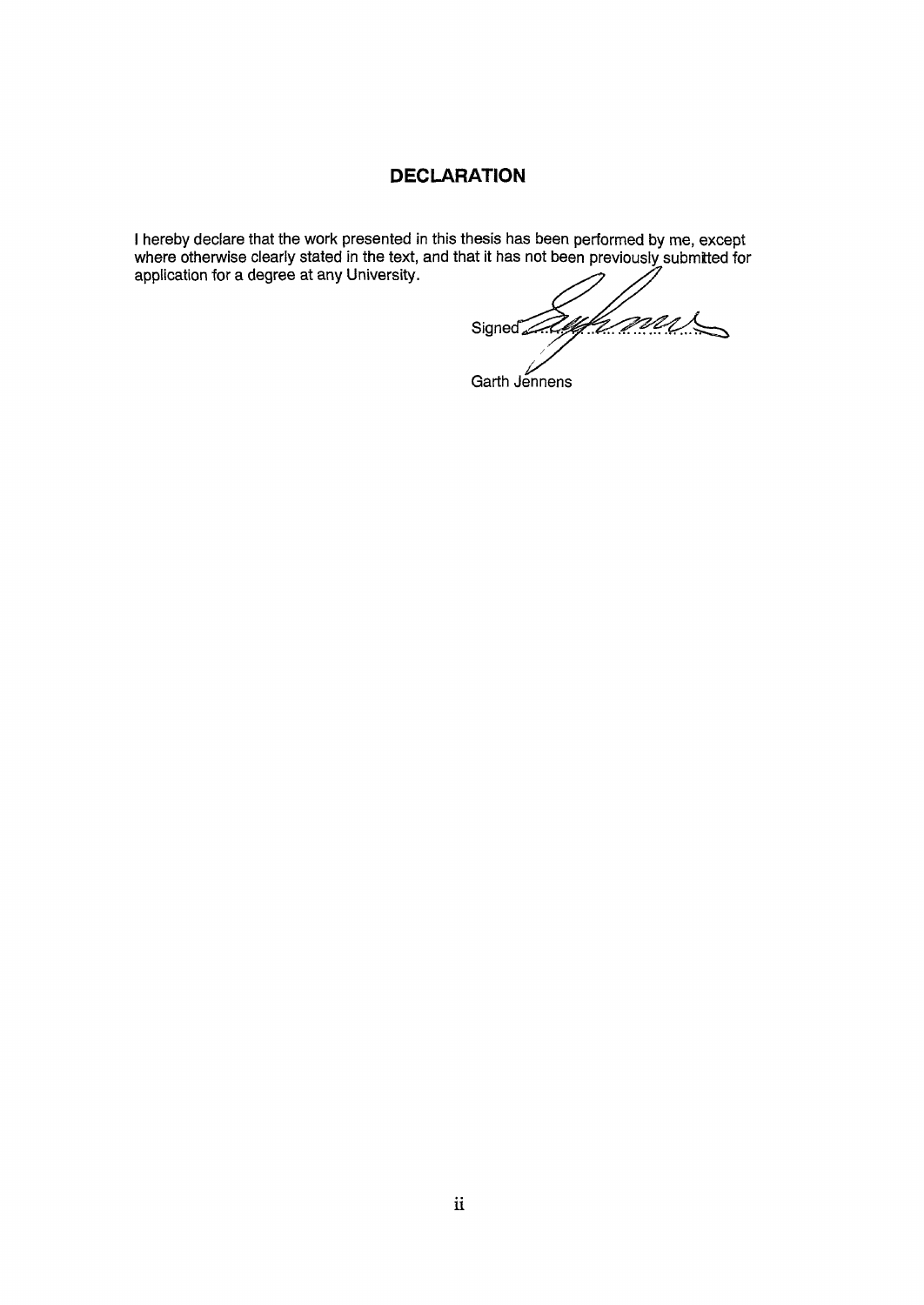#### **ABSTRACT**

#### **DOMESTIC DOG ATTACKS ON SHEEP IN THE URBAN FRINGE AREAS OF PERTH, WESTERN AUSTRALIA**

In common with many cities, Perth, Western Australia has a problem with domestic dogs attacking livestock, such as sheep on its urban fringe areas. The current study used multiple sources to document 1479 attacks on livestock on 1105 properties by 1900 dogs across eight metropolitan local authorities over a three-year period. The hypothesis that dog attacks on sheep are poorly understood by the community and continue as a result of inaction by local authorities, dog owners and livestock owners, rather than being an unavoidable predator/prey interaction, was supported. The predatory behaviour of domestic dogs and the anti-predatory behaviour of sheep were observed to be similar to that of wild canids and ungulates respectively.

The reluctance of local authorities to prosecute offenders and enforce by-laws meant that there was little voluntary compliance by dog owners to control their dogs. It therefore, became necessary for livestock owners to protect their livestock; however, most failed to take effective preventive measures.

Wild canids predominantly attack the head and neck of prey animals, whereas in contrast, domestic dogs may attack any part of a sheep. Examination of injury sites, in conjunction with information collected from other investigative techniques, assisted with the identification of the breed, size and number of dogs responsible. To overcome difficulties in locating a dog not Sighted attacking, tracker-dogs were trained to follow the attacker's scent back to its home. The majority of dogs (60%) lived within 200 metres of the livestock they attacked and used the same route to and from the property on subsequent attacks.

A single or pair of owned dogs from the same household, belonging to 14 breeds were primarily responsible for attacks. Poor management by dog owners on inadequately fenced smallholdings enabled these dogs to wander unnoticed from their properties. Although most dog owners accepted evidence of their dogs' involvement, few accepted blame and most

111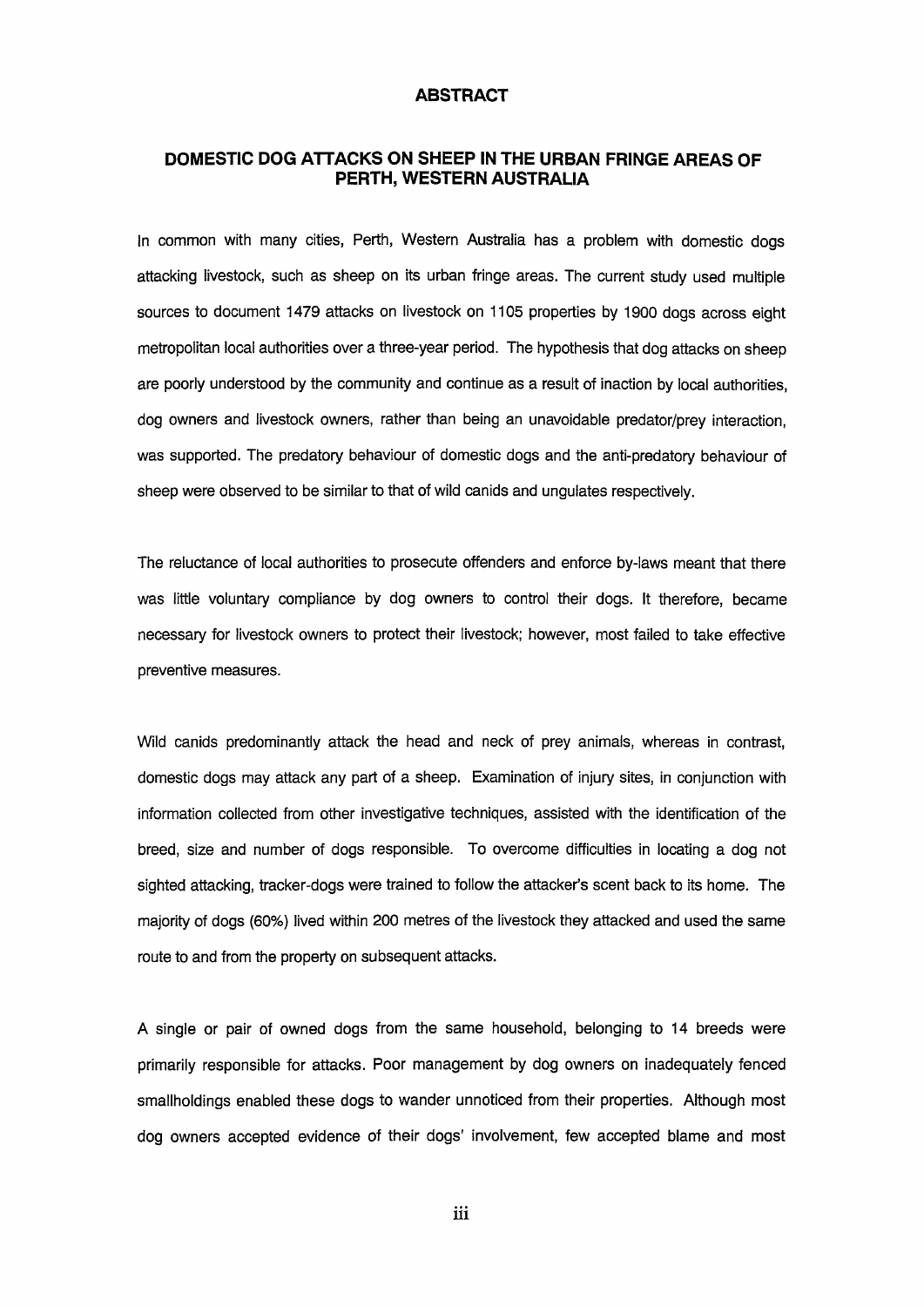were surprised that their "friendly" pet could attack livestock. Unless dogs were destroyed, relocated or contained by their owners they were likely to attack again.

It is concluded that dog attacks occur commonly in urban fringe areas; however, with appropriate management of dogs and livestock these can be minimised.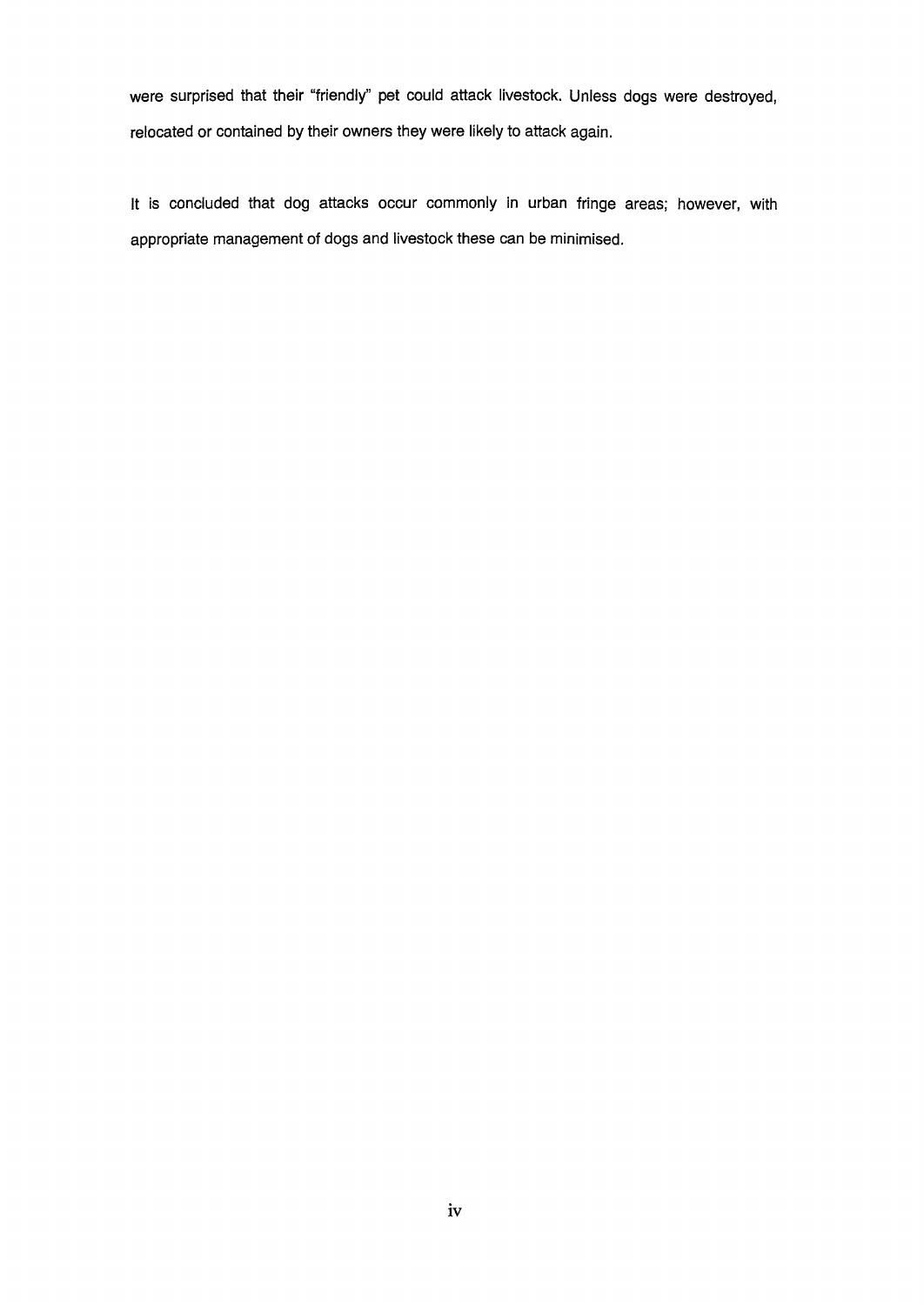#### **ACKNOWLEDGEMENTS**

I wish to express my sincere thanks to my supervisors Professor William T. Clark, Associate Professor Ian D. Robertson and Dr Ken Johnson for their guidance and constructive criticisms throughout the development and writing of this work. Special thanks also to Gerry Goodwin, for her assistance and technical support for the thesis.

I would like to thank the private donor who through the Roberts Postgraduate Research Studentship provided generous financial support for the project. Without such support the study would not have been possible. The Agriculture Protection Board also provided additional financial and technical support, and for this I wish to thank not only the Board, but also the staff at the Forrestfield Branch.

I thank David Brockway, Farm Manager at Murdoch University, for his helpful advice and for the use of the farm facilities. A further thanks is extended to Ron McKittrick for his contribution to the training of the tracker dogs and to the dog owners and smallholders who permitted the use of their animals and properties as training areas.

A special thanks needs to go to the rangers and administrators in the eight metropolitan local authorities where the study was carried out (Armadale, Cockburn, Gosnells, Kalamunda, Kwinana, Mundaring, Serpentine-Jarrahdale and Swan), for their assistance in dealing with the attacks on livestock and the pursuing investigations. The project would also not have been possible without the help of property owners, residents and dog owners in the study area.

I thank my friends - in particular Dr Sue Ashford, Dr Ross Dowling, Dr Alan Purcell and Graham Raine - for their encouragement throughout the duration of this thesis.

And finally special appreciation goes to my wife Vicki and my children Marc and Michelle who have encouraged and supported me over many years of study.

v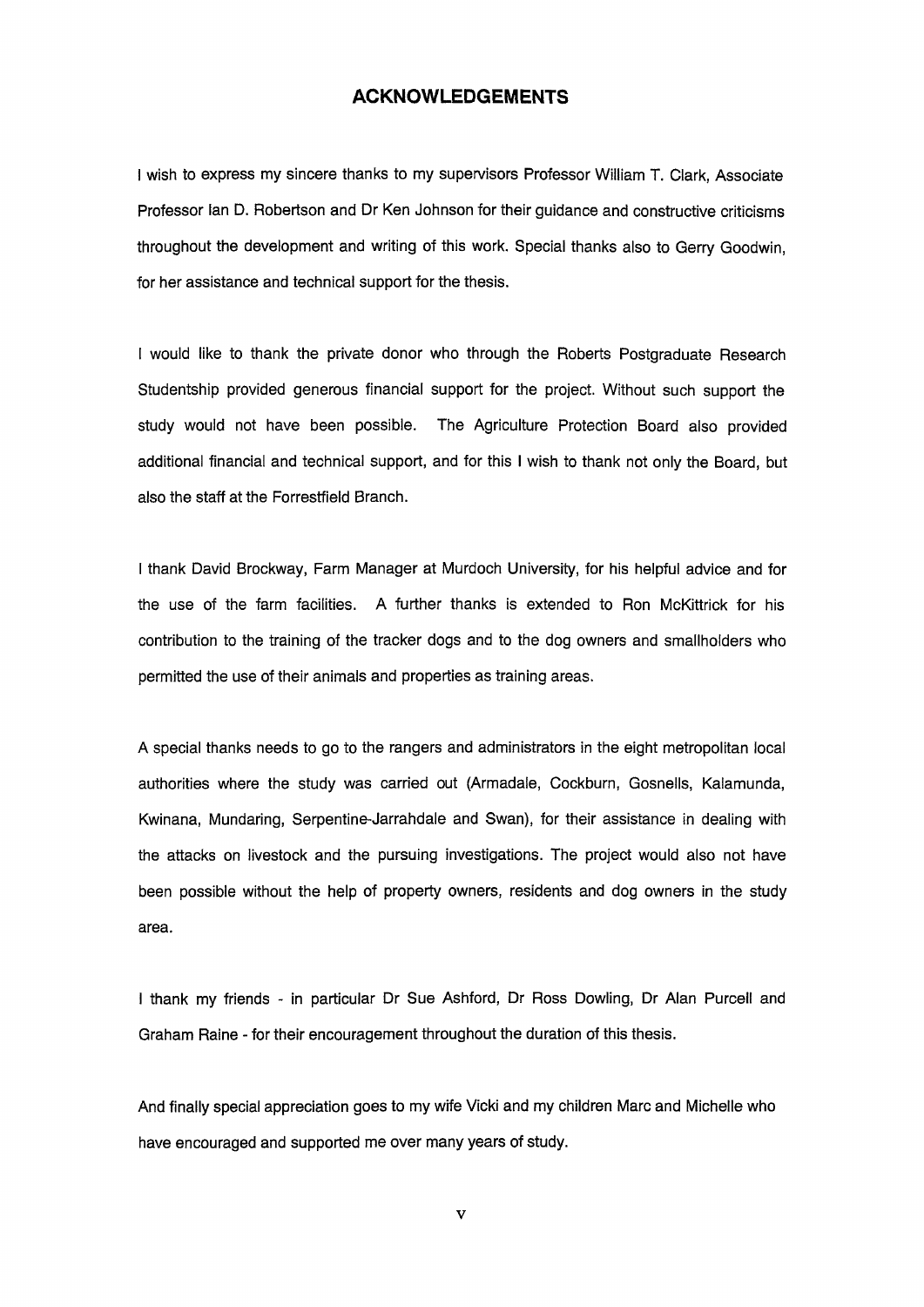# **TABLE OF CONTENTS**

| ji.          |
|--------------|
| iii          |
| $\mathbf{v}$ |
| vi           |
| xix          |
|              |

### **CHAPTER ONE: GENERAL INTRODUCTION 1 1**

|     | $\blacksquare$ |
|-----|----------------|
| 1.2 | $\overline{2}$ |
|     | -5.            |
| 1.4 | 5.             |

## **CHAPTER TWO: LITERATURE FEVIEW** 8

| 2.1 | <u> Introduction ………………………………………………………………………………………</u>        |                                                                   |    |  |  |
|-----|---------------------------------------------------------------|-------------------------------------------------------------------|----|--|--|
| 2.2 |                                                               |                                                                   | 8  |  |  |
| 2.3 |                                                               | Identifying the type of dogs responsible for attacks on livestock | 10 |  |  |
| 2.4 |                                                               |                                                                   | 11 |  |  |
|     | 2.4.1                                                         | Chasing and attacking in wild canids and dogs                     | 12 |  |  |
|     | 2.4.2                                                         |                                                                   | 13 |  |  |
|     | 2.4.3                                                         |                                                                   | 17 |  |  |
|     | 2.4.4                                                         |                                                                   |    |  |  |
|     | 2.4.5                                                         | Frequency of involvement of individual breeds in attacks          | 19 |  |  |
|     | 2.4.6                                                         |                                                                   | 19 |  |  |
| 2.5 | Anti-predatory behaviour of wild ungulates and domestic sheep |                                                                   |    |  |  |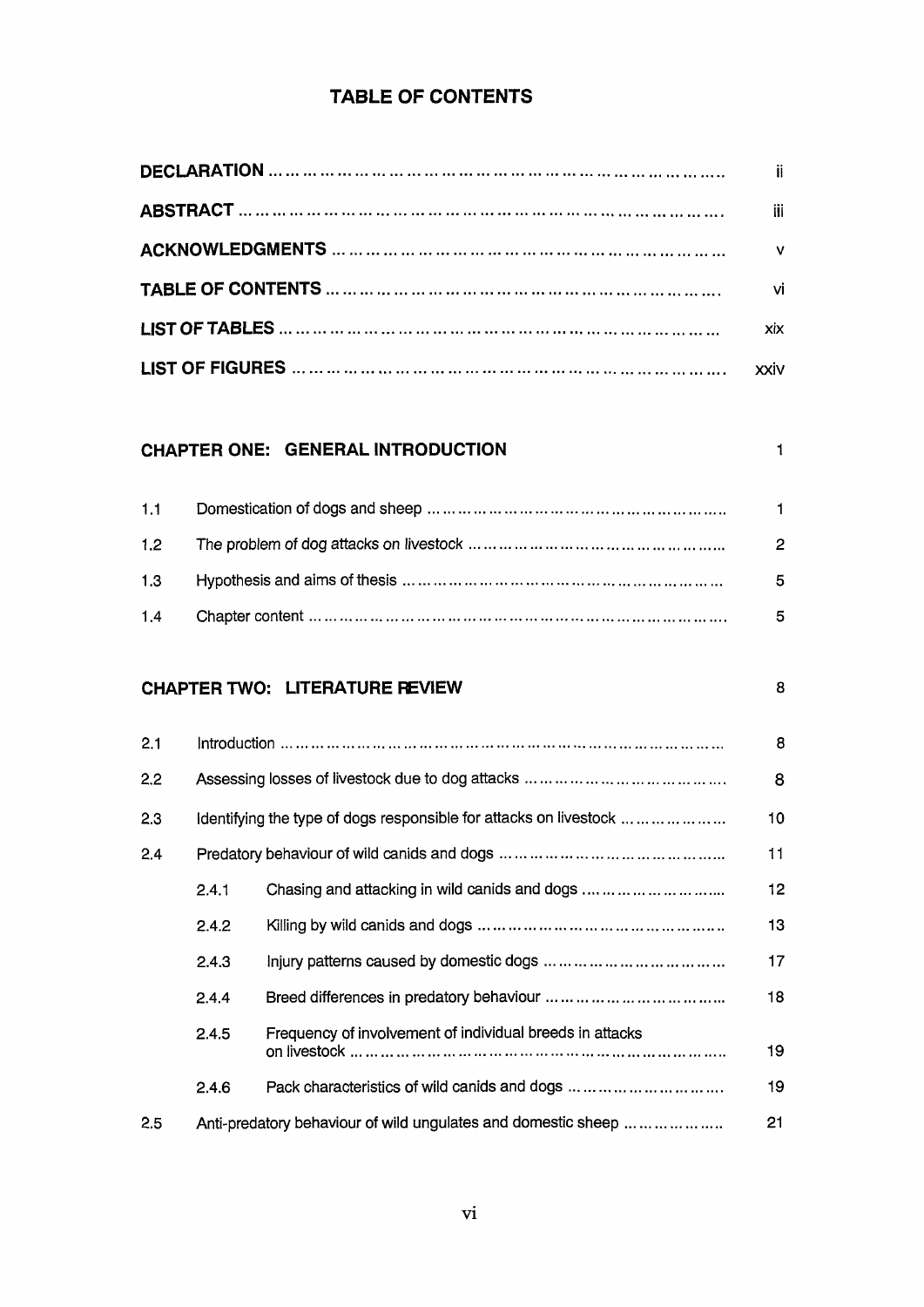|      | 2.5.1  |                                                                      | 21 |  |  |
|------|--------|----------------------------------------------------------------------|----|--|--|
|      | 2.5.2  | Defensive behaviours of wild and domestic sheep                      | 22 |  |  |
| 2.6  |        |                                                                      | 25 |  |  |
|      | 2.6.1  | Farm management practices that assist in preventing dog              | 25 |  |  |
| 2.7  |        |                                                                      | 29 |  |  |
|      | 2.7.1  |                                                                      | 29 |  |  |
|      | 2.7.2  |                                                                      | 30 |  |  |
| 2.8  |        |                                                                      | 31 |  |  |
|      | 2.8.1  |                                                                      | 31 |  |  |
|      | 2.8.2  |                                                                      | 34 |  |  |
|      | 2.8.3  |                                                                      | 34 |  |  |
| 2.9  |        | Actions and reactions of witnesses and livestock owners to an attack | 35 |  |  |
| 2.10 |        |                                                                      | 36 |  |  |
|      | 2.10.1 |                                                                      | 36 |  |  |
|      | 2.10.2 |                                                                      | 36 |  |  |
|      | 2.10.3 | Identifying the routes used by wild canids and dogs                  | 38 |  |  |
| 2.11 |        | Dogs that attack livestock and their behaviour towards people        | 39 |  |  |
| 2.12 |        | Gender and neutering status of dogs that attack livestock            | 40 |  |  |
| 2.13 |        |                                                                      | 40 |  |  |
| 2.14 |        |                                                                      | 42 |  |  |
| 2.15 |        |                                                                      | 43 |  |  |
| 2.16 |        |                                                                      |    |  |  |

### **CHAPTER THREE: LOCAL AUTHORITY OFFICERS' AND RESIDENTS' VIEWS ON DOG ATTACKS ON LIVESTOCK** 47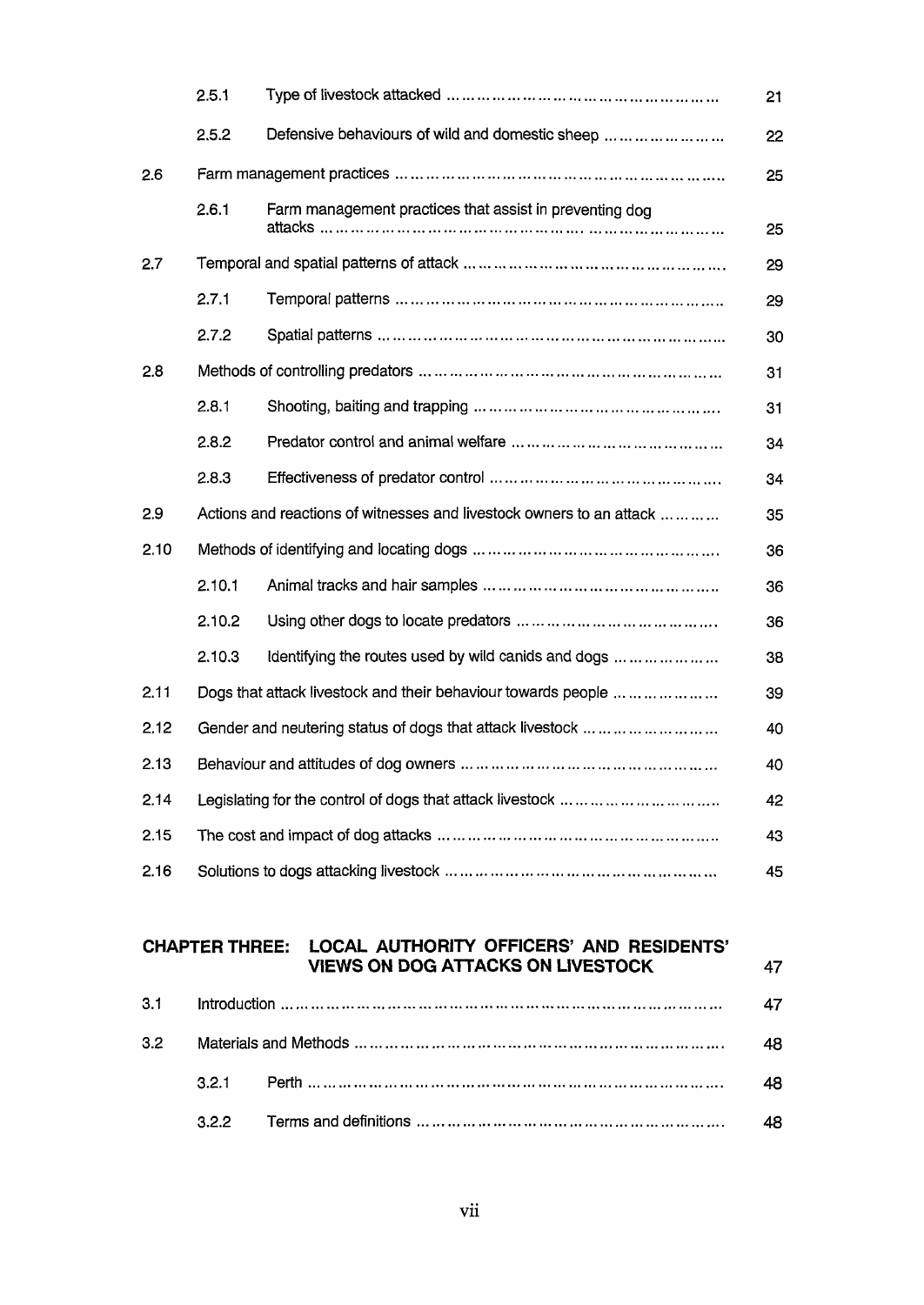|     | 3.2.3 | Survey 1: Local Authority officers in Western Australia |                                                                                                          |    |
|-----|-------|---------------------------------------------------------|----------------------------------------------------------------------------------------------------------|----|
|     |       | 3.2.3.1                                                 |                                                                                                          | 50 |
|     | 3.2.4 |                                                         |                                                                                                          | 50 |
|     |       | 3.2.4.1                                                 |                                                                                                          | 50 |
|     |       | 3.2.4.2                                                 | Number of residents surveyed and purpose of                                                              | 52 |
|     |       | 3.2.4.3                                                 |                                                                                                          | 53 |
| 3.3 |       |                                                         |                                                                                                          | 53 |
|     |       |                                                         |                                                                                                          | 53 |
|     | 3.3.1 |                                                         |                                                                                                          | 53 |
|     | 3.3.2 |                                                         |                                                                                                          | 54 |
|     |       | 3.3.2.1                                                 | Causes of dog attacks on livestock                                                                       | 54 |
|     |       | 3.3.2.2                                                 | Solutions to dog attacks on livestock                                                                    | 55 |
|     | 3.3.3 |                                                         | Problems encountered by local authority officers when                                                    | 57 |
|     | 3.3.4 |                                                         |                                                                                                          | 58 |
|     | 3.3.5 |                                                         |                                                                                                          | 58 |
|     | 3.3.6 |                                                         |                                                                                                          | 59 |
|     |       | 3.3.6.1                                                 | Problems experienced by local authority officers                                                         | 59 |
|     |       | 3.3.6.2                                                 | Problems experienced by local authority officers                                                         | 60 |
|     | 3.3.7 |                                                         | Co-operation and uniformity between local authorities<br>and centralisation of dog control and education | 60 |
|     | 3.3.8 |                                                         |                                                                                                          | 62 |
|     |       | 3.3.8.1                                                 |                                                                                                          | 62 |
|     |       | 3.3.8.2                                                 | Type of action taken by local authorities against                                                        | 63 |
|     |       | 3.3.8.3                                                 | Type of educational activities carried out by                                                            | 63 |
|     |       |                                                         |                                                                                                          | 64 |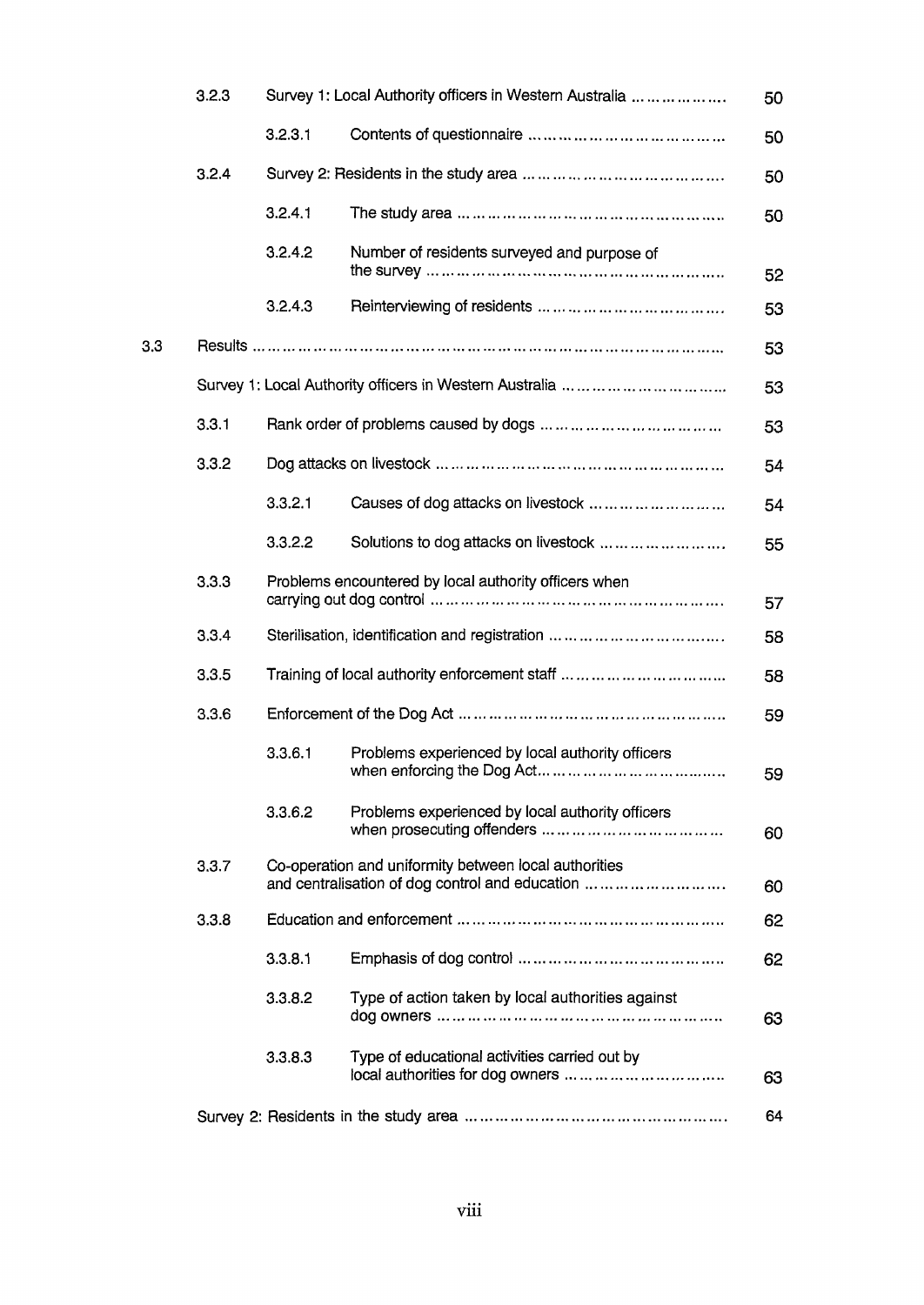| 3.3.9  |          |                                                  |    |
|--------|----------|--------------------------------------------------|----|
|        | 3.3.9.1  |                                                  | 64 |
|        | 3.3.9.2  | Property ownership, duration of occupancy and    | 64 |
| 3.3.10 |          |                                                  | 65 |
| 3.3.11 |          |                                                  | 66 |
|        | 3.3.11.1 | Number of dogs currently or previously owned     | 66 |
|        | 3.3.11.2 |                                                  | 66 |
|        | 3.3.11.3 | Gender and neutering status of dogs              | 67 |
|        | 3.3.11.4 | Age of dog and duration of ownership             | 68 |
|        | 3.3.11.5 | Ownership and purpose of keeping a dog           | 68 |
| 3.3.12 |          | Fencing of properties and containment of dogs    | 69 |
|        | 3.3.12.1 | Standard of fencing and containment of dogs      | 69 |
|        | 3.3.12.2 | Time of containment and occupancy of property    | 69 |
|        | 3.3.12.3 | Locations on a property where dogs were kept     | 70 |
|        | 3.3.12.4 |                                                  | 70 |
| 3.3.13 |          |                                                  | 71 |
|        | 3.3.13.1 |                                                  | 71 |
|        | 3.3.13.2 |                                                  | 71 |
| 3.3.14 |          |                                                  | 72 |
|        | 3.3.14.1 | Locations to where dogs wander                   | 72 |
|        | 3.3.14.2 | Residents solutions to stop a dog from wandering | 72 |
|        | 3.3.14.3 | Reasons for dogs wandering from their property   | 73 |
| 3.3.15 |          |                                                  | 73 |
|        | 3.3.15.1 | Current or previous contact with livestock       | 73 |
|        | 3.3.15.2 | Likelihood of a dog attacking livestock          | 74 |
|        | 3.3.15.3 | Likely action if own dog attacked livestock      | 75 |
|        | 3.3.15.4 | Residents reasons for a dog attacking livestock  | 75 |
| 3.3.16 |          |                                                  | 76 |
|        | 3.3.16.1 | Livestock currently kept and previous attacks    | 76 |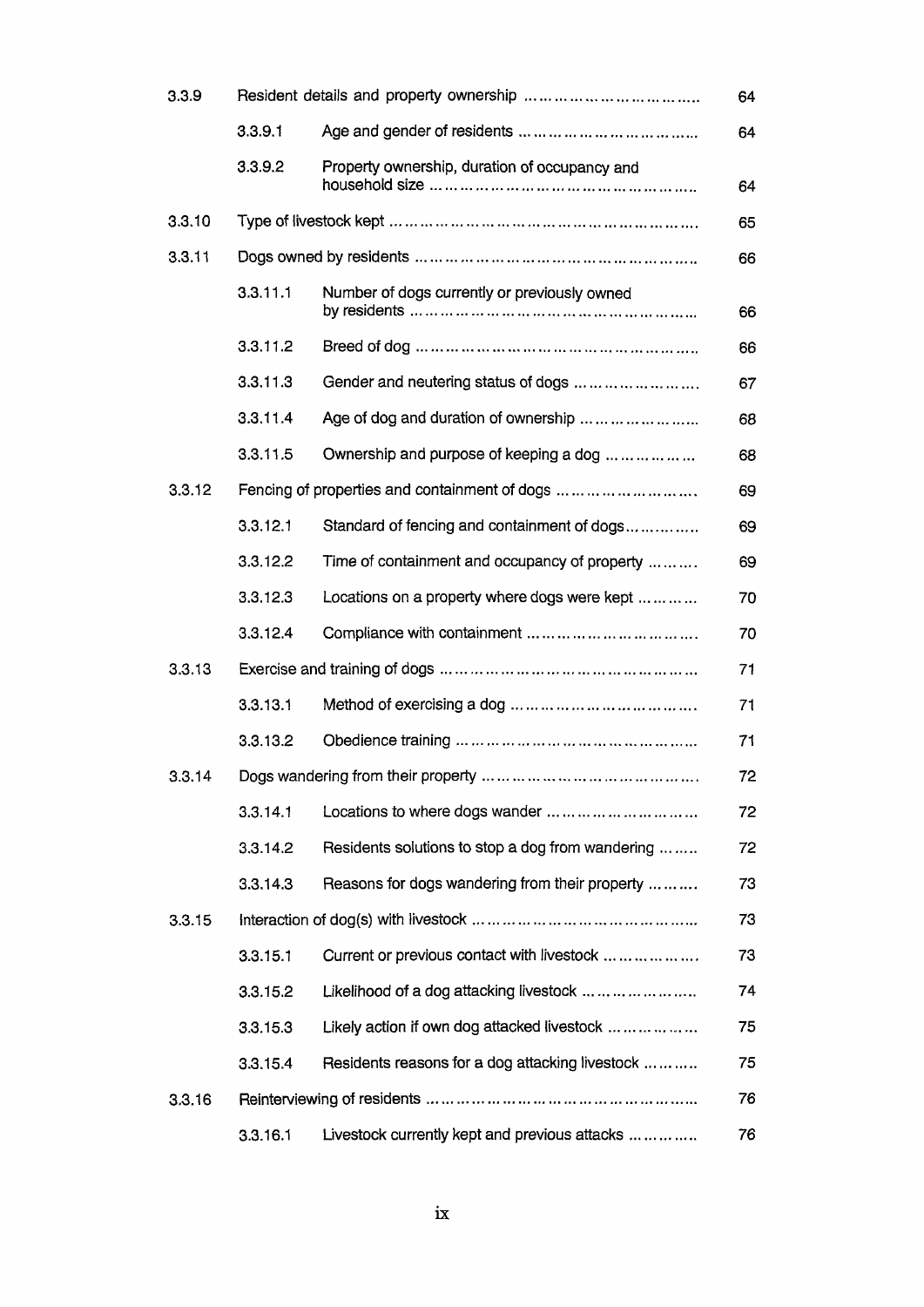|     |       |                                                         | 76  |
|-----|-------|---------------------------------------------------------|-----|
| 3.4 |       |                                                         | 76  |
|     | 3.4.1 | Survey 1: Local authority officers in Western Australia | 76  |
|     | 3.4.2 |                                                         | 81  |
| 3.5 |       |                                                         | 86. |

## **CHAPTER FOUR: DOG ATTACKS ON LIVESTOCK IN PERTH** 88

| 4.1 |       | <u> Introduction ………………………………………………………………………………</u>           |                                                                |     |  |  |
|-----|-------|---------------------------------------------------------------|----------------------------------------------------------------|-----|--|--|
| 4.2 |       |                                                               |                                                                |     |  |  |
|     | 4.2.1 |                                                               |                                                                | 89  |  |  |
|     | 4.2.2 | Number of properties where attacks occurred                   |                                                                |     |  |  |
|     | 4.2.3 |                                                               |                                                                |     |  |  |
|     | 4.2.4 |                                                               |                                                                |     |  |  |
|     | 4.2.5 |                                                               | Number, breed and ownership of dogs responsible for attacks    | 94  |  |  |
| 4.3 |       |                                                               | Results ……………………………………………………………………………                          | 95  |  |  |
|     | 4.3.1 |                                                               | Number, location and size of properties where attacks occurred | 95  |  |  |
|     |       | 4.3.1.1                                                       |                                                                | 95  |  |  |
|     |       | 4.3.1.2                                                       | Localities where dog attacks on livestock occurred             | 96  |  |  |
|     |       | 4.3.1.3                                                       | Size of property where dog attacks on livestock                | 96  |  |  |
|     | 4.3.2 |                                                               |                                                                | 97  |  |  |
|     | 4.3.3 |                                                               |                                                                | 98  |  |  |
|     | 4.3.4 |                                                               |                                                                |     |  |  |
|     | 4.3.5 | Number of livestock kept and lost on each property            |                                                                |     |  |  |
|     | 4.3.6 | Number and location of attacks on people and animals reported |                                                                |     |  |  |
|     | 4.3.7 |                                                               |                                                                | 103 |  |  |
|     |       | 4.3.7.1                                                       |                                                                | 103 |  |  |
|     |       | 4.3.7.2                                                       |                                                                | 103 |  |  |
|     |       | 4.3.7.3                                                       |                                                                | 103 |  |  |
|     | 4.3.8 |                                                               |                                                                | 105 |  |  |
|     |       |                                                               |                                                                |     |  |  |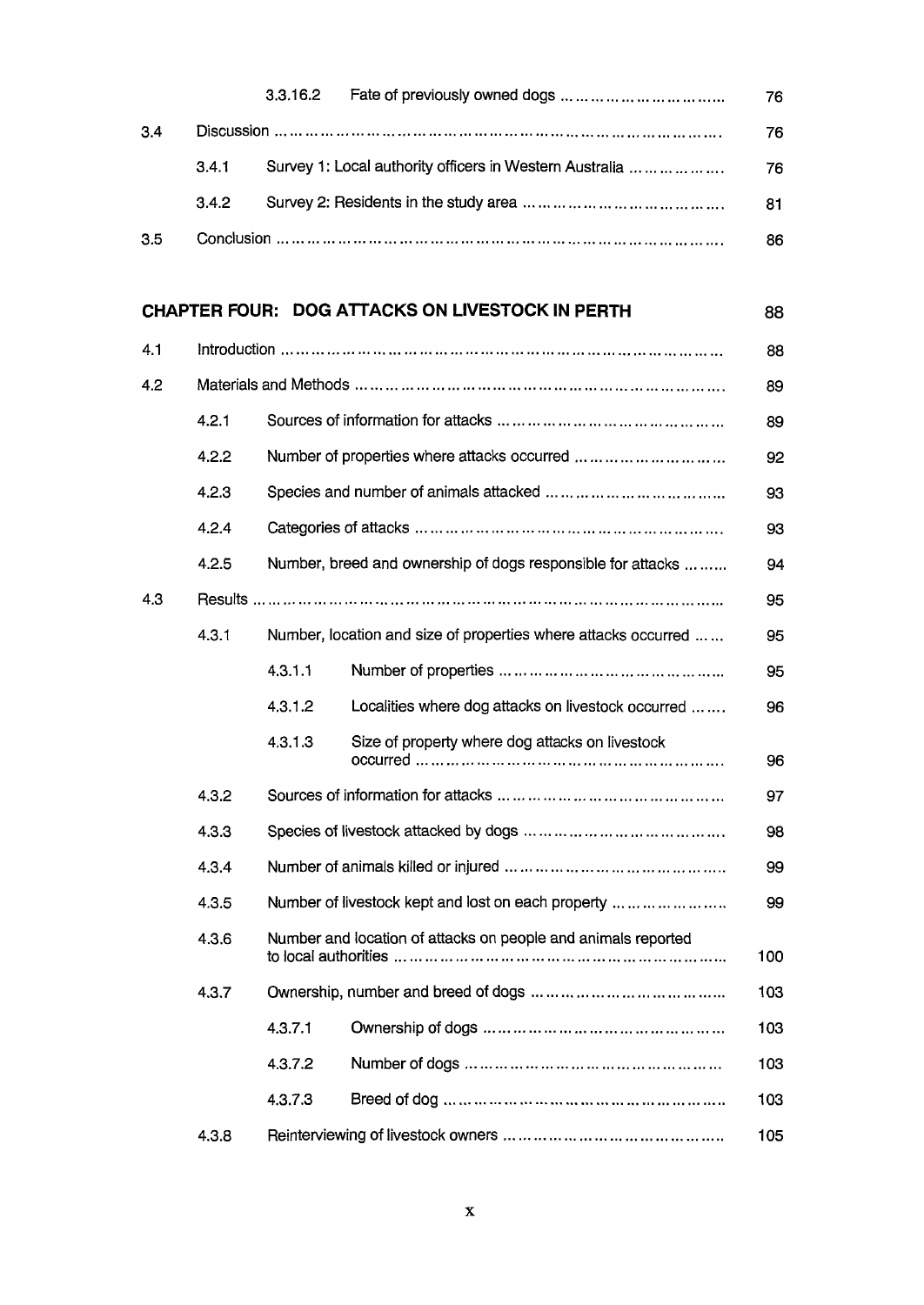| 4.4 |        |         |                                                                                             | 106 |
|-----|--------|---------|---------------------------------------------------------------------------------------------|-----|
|     | 4.4.1  |         |                                                                                             | 106 |
|     | 4.4.2  |         | Sources of information for attacks, and their limitations                                   | 108 |
|     | 4.4.3  |         |                                                                                             | 109 |
|     | 4.4.4  |         |                                                                                             | 110 |
|     | 4.4.5  |         |                                                                                             | 112 |
|     | 4.4.6  |         |                                                                                             | 115 |
| 4.5 |        |         |                                                                                             | 116 |
|     |        |         | CHAPTER FIVE: ACTIONS OF DOGS, LIVESTOCK AND WITNESSES<br><b>DURING AND AFTER AN ATTACK</b> | 117 |
| 5.1 |        |         |                                                                                             | 117 |
| 5.2 |        |         |                                                                                             | 118 |
|     | 5.2.1  |         |                                                                                             | 118 |
|     | 5.2.2  |         |                                                                                             | 119 |
|     | 5.2.3  |         |                                                                                             | 120 |
|     | 5.2.4  |         | Measures used by livestock owners to prevent attacks                                        | 121 |
|     |        | 5.2.4.1 | Preventive measures taken prior to an attack                                                | 121 |
|     |        | 5.2.4.2 | Preventive measures taken subsequent to an attack                                           | 122 |
|     |        | 5.2.4.3 |                                                                                             | 122 |
|     |        | 5.2.4.4 | Tranquillisers, dyes and toxic baits                                                        | 125 |
|     | 5.2.5  |         | Attacks by dogs belonging to livestock owners                                               | 126 |
|     | 5.2.6  |         | Degree of co-operation by livestock owners with immediate.                                  | 126 |
|     | 5.2.7  |         |                                                                                             | 127 |
|     | 5.2.8  |         | Month and time of the first known attack on a property                                      | 127 |
|     | 5.2.9  |         | Livestock owners solution's to dog attacks on livestock                                     | 128 |
|     | 5.2.10 |         |                                                                                             | 128 |
| 5.3 |        |         |                                                                                             | 128 |
|     |        | 5.3.1   | Predatory behaviour of dogs and anti-predatory                                              | 128 |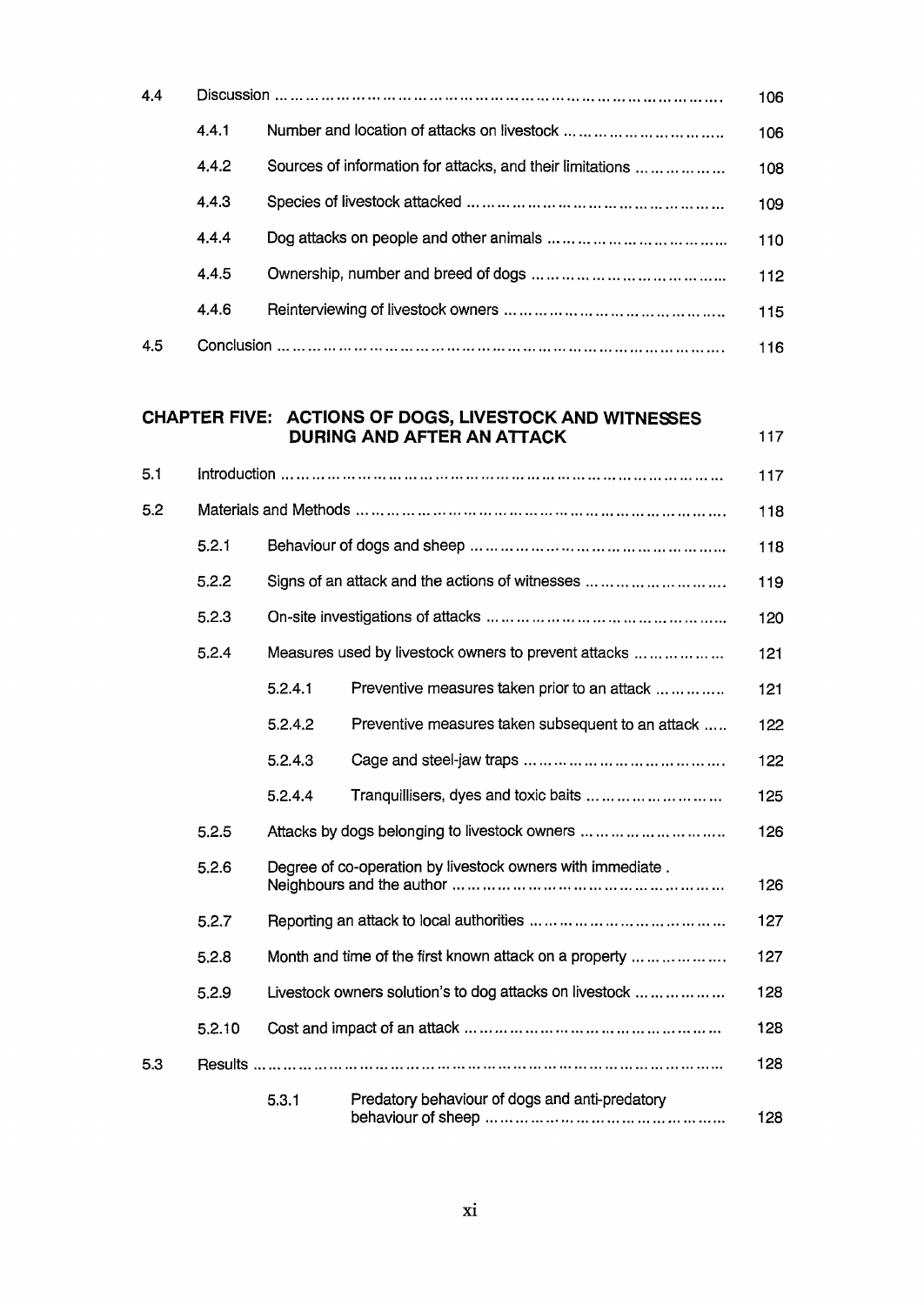|       | 5.3.1.1 | Behavioural patterns of dogs and sheep during                                             | 128 |
|-------|---------|-------------------------------------------------------------------------------------------|-----|
|       | 5.3.1.2 | Location of sheep after an attack (dead and alive)                                        | 132 |
| 5.3.2 |         | Behavioural changes observed in sheep after an attack                                     | 134 |
| 5.3.3 |         |                                                                                           | 135 |
|       | 5.3.3.1 |                                                                                           | 135 |
|       | 5.3.3.2 |                                                                                           | 136 |
|       | 5.3.3.3 | Occupancy of a property during an attack                                                  | 137 |
|       | 5.3.3.4 | Response of a livestock owner's dog to another<br>dog on its property attacking livestock | 137 |
|       | 5.3.3.5 | Proximity of a paddock to an occupied dwelling                                            | 138 |
| 5.3.4 |         | Type of actions taken by a witness to an attack                                           | 138 |
| 5.3.5 |         |                                                                                           | 138 |
|       | 5.3.5.1 | Precautions taken prior to the first attack on a                                          | 138 |
|       | 5.3.5.2 |                                                                                           | 139 |
|       | 5.3.5.3 | Preventive and control measures taken after the                                           | 140 |
|       | 5.3.5.4 |                                                                                           | 140 |
|       | 5.3.5.5 |                                                                                           | 143 |
|       | 5.3.5.6 | Use of dogs and other animals to protect livestock                                        | 144 |
|       | 5.3.5.7 |                                                                                           | 145 |
|       | 5.3.5.8 | Reasons for livestock owners failing to take                                              | 146 |
| 5.3.6 |         | Co-operation by livestock owners with their immediate                                     | 146 |
| 5.3.7 |         | Attacks by dogs belonging to livestock owners                                             | 146 |
| 5.3.8 |         | Reporting an attack on livestock to the local authority                                   | 147 |
|       | 5.3.8.1 | Reasons for livestock owners reporting or not                                             | 147 |
|       | 5.3.8.2 | Type of action taken by rangers when an attack                                            | 149 |
| 5.3.9 |         |                                                                                           | 149 |
|       | 5.3.9.1 |                                                                                           | 149 |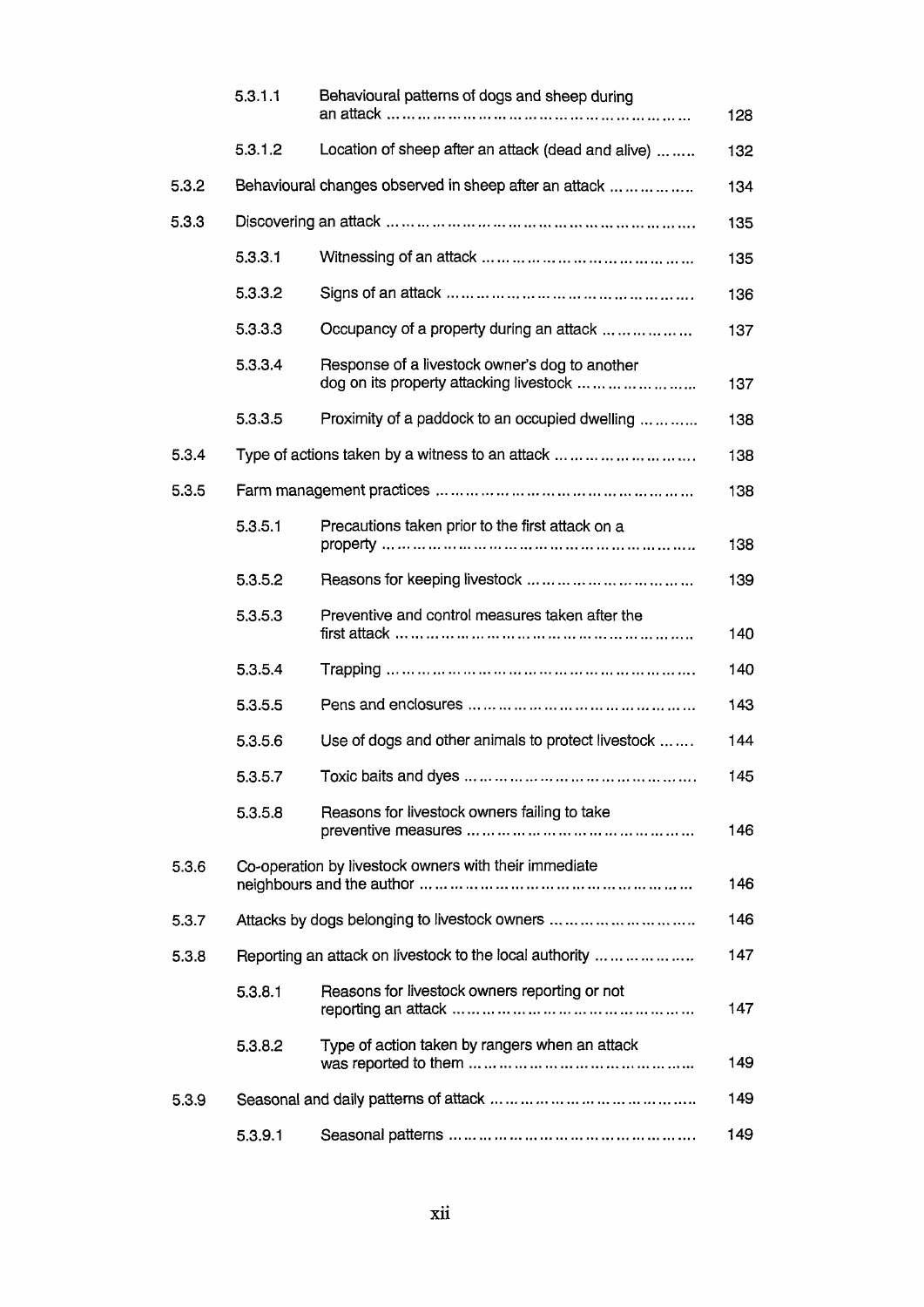|     |        | 5.3.9.2                                                        | 150 |
|-----|--------|----------------------------------------------------------------|-----|
|     | 5.3.10 | Livestock owner's solutions to dog attacks on livestock        | 151 |
|     | 5.4.11 | Cost and impact of attacks on livestock owners                 | 152 |
| 5.4 |        |                                                                | 152 |
|     | 5.4.1  | Behavioural patterns of dogs and sheep during an attack        | 152 |
|     | 5.4.2  |                                                                | 155 |
|     | 5.4.3  |                                                                | 157 |
|     | 5.4.4  | Preventive measures taken by livestock owners                  | 159 |
|     | 5.4.5  | Co-operation by livestock owners with immediate neighbours     | 164 |
|     | 5.4.6  | Reporting an attack and subsequent action taken by authorities | 164 |
|     | 5.4.7  |                                                                | 166 |
|     | 5.4.8  |                                                                | 168 |
|     | 5.4.9  | Cost and impact of attacks on livestock owners                 | 168 |
| 5.5 |        |                                                                | 169 |

### **CHAPER SIX: INVESTIGATING AN ATTACK** 171

| 6.1 |       |         |                                                        | 171 |
|-----|-------|---------|--------------------------------------------------------|-----|
| 6.2 |       |         |                                                        | 172 |
|     | 6.2.1 |         |                                                        | 173 |
|     |       | 6.2.1.1 | Types of wounds caused by dog bites                    | 173 |
|     |       | 6.2.1.2 |                                                        | 174 |
|     |       | 6.2.1.3 |                                                        | 174 |
|     |       | 6.2.1.4 |                                                        | 176 |
|     |       | 6.2.1.5 |                                                        | 176 |
|     | 6.2.2 |         |                                                        | 176 |
|     | 6.2.3 |         |                                                        | 177 |
|     | 6.2.4 |         |                                                        | 177 |
|     | 6.2.5 |         | Locating the dog's entry into, or exit from a property | 177 |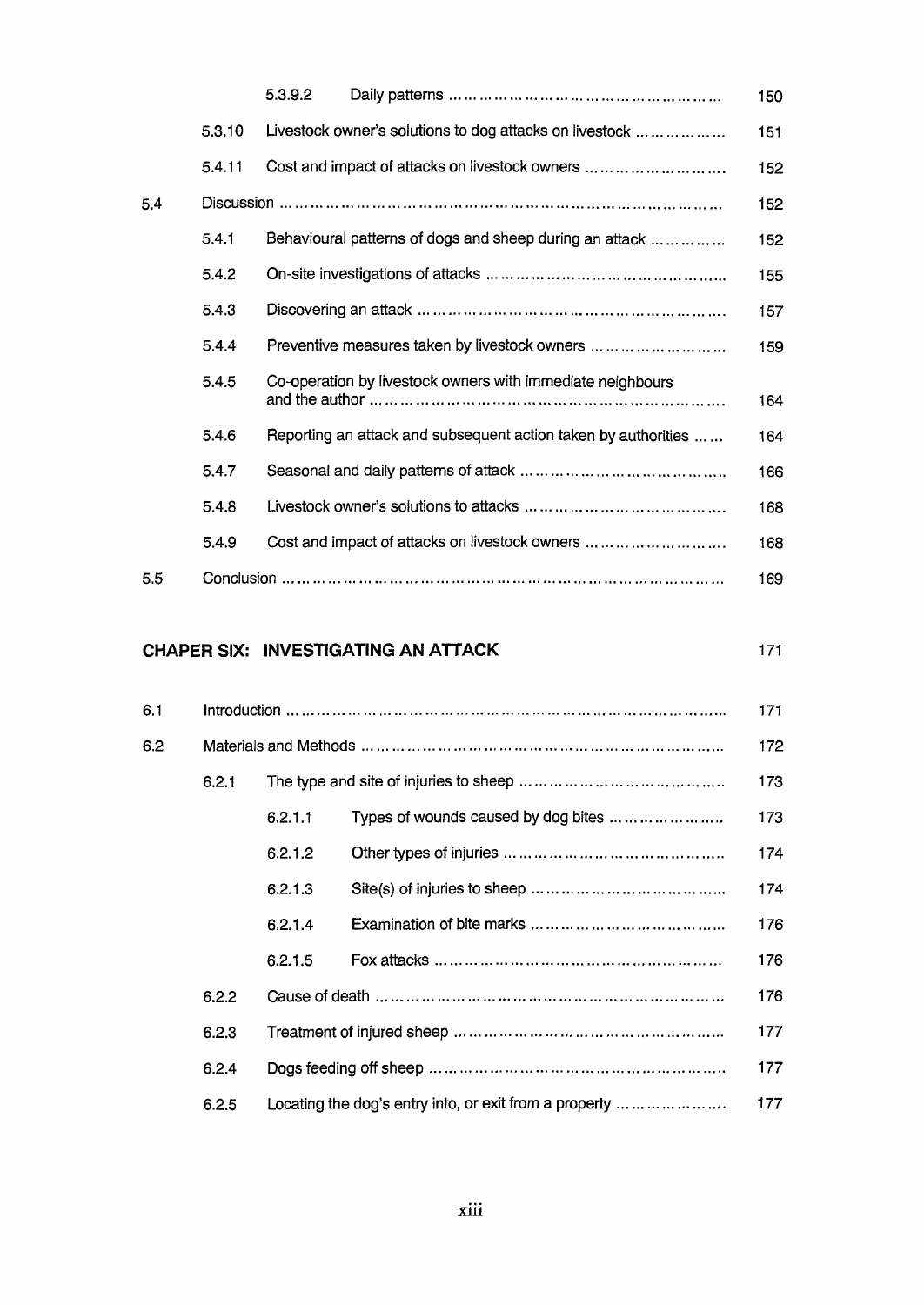|     | 6.2.6 |         |                                                                                                  | 179 |
|-----|-------|---------|--------------------------------------------------------------------------------------------------|-----|
|     |       | 6.2.6.1 |                                                                                                  | 179 |
|     |       | 6.2.6.2 |                                                                                                  | 179 |
|     |       | 6.2.6.3 | Training the tracker-dogs to follow the scent trail                                              | 181 |
|     |       | 6.2.6.4 | Delays, distractions and discrimination (in tracking)                                            | 183 |
|     |       | 6.2.6.5 | Tracking a dog from the attack scene                                                             | 185 |
|     | 6.2.7 |         |                                                                                                  | 187 |
|     |       | 6.2.7.1 |                                                                                                  | 188 |
|     |       | 6.2.7.2 | Locating the dogs route back to its home                                                         | 188 |
|     |       | 6.2.7.3 |                                                                                                  | 189 |
|     | 6.2.8 |         | Distance between the livestock owner's property and the dog's                                    | 190 |
| 6.3 |       |         | <u>Results …………………………………………………………………………………</u>                                                   | 190 |
|     | 6.3.1 |         |                                                                                                  | 190 |
|     |       | 6.3.1.1 |                                                                                                  | 190 |
|     |       | 6.3.1.2 |                                                                                                  | 199 |
|     |       | 6.3.1.3 | The site of injury in relation to the breed of dog                                               | 202 |
|     | 6.3.2 |         |                                                                                                  | 206 |
|     | 6.3.3 |         |                                                                                                  | 207 |
|     | 6.3.4 |         |                                                                                                  | 208 |
|     | 6.3.5 |         | The dog's entry into and exit from the livestock owner's property                                | 210 |
|     |       | 6.3.5.1 | Location from where a dog entered the livestock                                                  | 210 |
|     |       | 6.3.5.2 |                                                                                                  | 211 |
|     |       | 6.3.5.3 | A dog's method of entry into and exit from the                                                   | 212 |
|     | 6.3.6 |         |                                                                                                  | 212 |
|     | 6.3.7 |         | The use of a tracker-dog to locate dogs responsible for an<br>attack ……………………………………………………………………… | 214 |
|     |       | 6.3.7.1 | Locating dogs by using a tracker-dog                                                             | 214 |
|     |       | 6.3.7.2 | Problems associated with the use of tracker-dogs                                                 | 216 |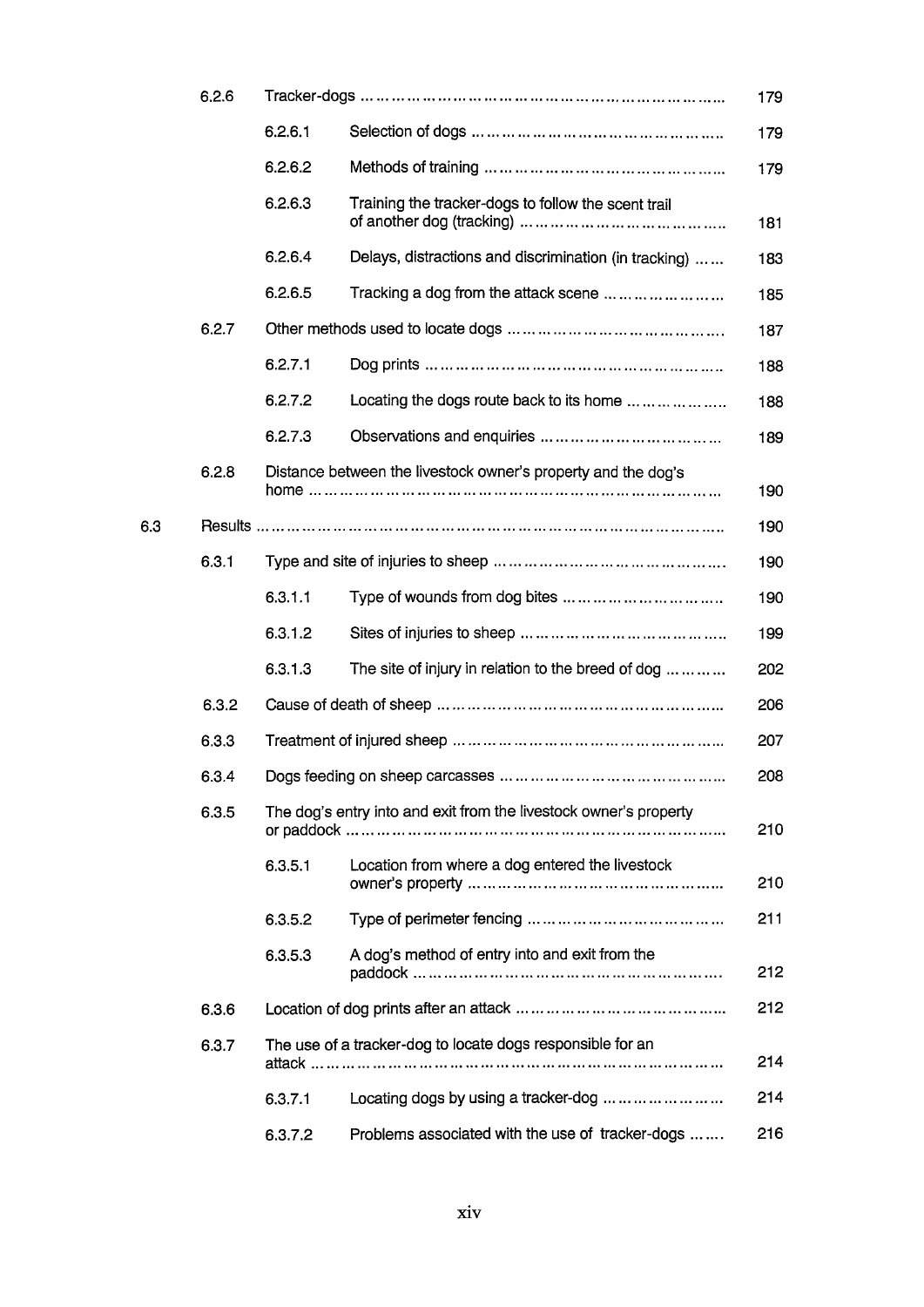|     |        | 6.3.7.3 | Reasons for not using a tracker-dog after an attack            | 216 |
|-----|--------|---------|----------------------------------------------------------------|-----|
|     | 6.3.8  |         | Areas used by a dog when returning to its home after an attack | 217 |
|     | 6.3.9  |         | Locating a dog responsible for an attack, or its owner         | 223 |
|     |        | 6.3.9.1 | Means used to identify a dog, or its owner                     | 223 |
|     |        | 6.3.9.2 | Type of observation that assisted in identifying the           | 223 |
|     | 6.3.10 |         | The distance of a dog's home from the livestock owner's        | 224 |
| 6.4 |        |         |                                                                | 225 |
|     | 6.4.1  |         | The type and site of injuries to sheep from dog bites          | 225 |
|     | 6.4.2  |         | Methods of the dog's entry into and exit from a paddock        | 233 |
|     | 6.4.3  |         | Locating dogs that have left the attack scene                  | 234 |
|     | 6.4.4  |         | The use of tracker-dogs to locate dogs after an attack         | 235 |
|     | 6.4.5  |         |                                                                | 238 |
| 6.5 |        |         |                                                                | 242 |

### **CHAPTER SEVEN: DOGS, AND OWNERS OF DOGS RESPONSIBLE FOR AN ATTACK** 244

| 7.1 |       |                                                                                                           | 244 |
|-----|-------|-----------------------------------------------------------------------------------------------------------|-----|
| 7.2 |       |                                                                                                           | 245 |
|     | 7.2.1 | Location of a dog's home relative to the livestock owners                                                 | 245 |
|     | 7.2.2 | Dog owner interviews and examination of dogs                                                              | 246 |
|     |       | 7.2.2.1                                                                                                   | 246 |
|     |       | 7.2.2.2<br>Examination of a dog $\dots \dots \dots \dots \dots \dots \dots \dots \dots \dots \dots \dots$ | 247 |
|     | 7.2.3 |                                                                                                           | 248 |
|     | 7.2.4 |                                                                                                           | 248 |
|     | 7.2.5 | Dog owner's history of offending and a dog's duration of                                                  | 248 |
|     | 7.2.6 |                                                                                                           | 249 |
|     | 7.2.7 | Actions of the dog owner when advised of their dog attacking                                              | 249 |
|     | 7.2.8 |                                                                                                           | 250 |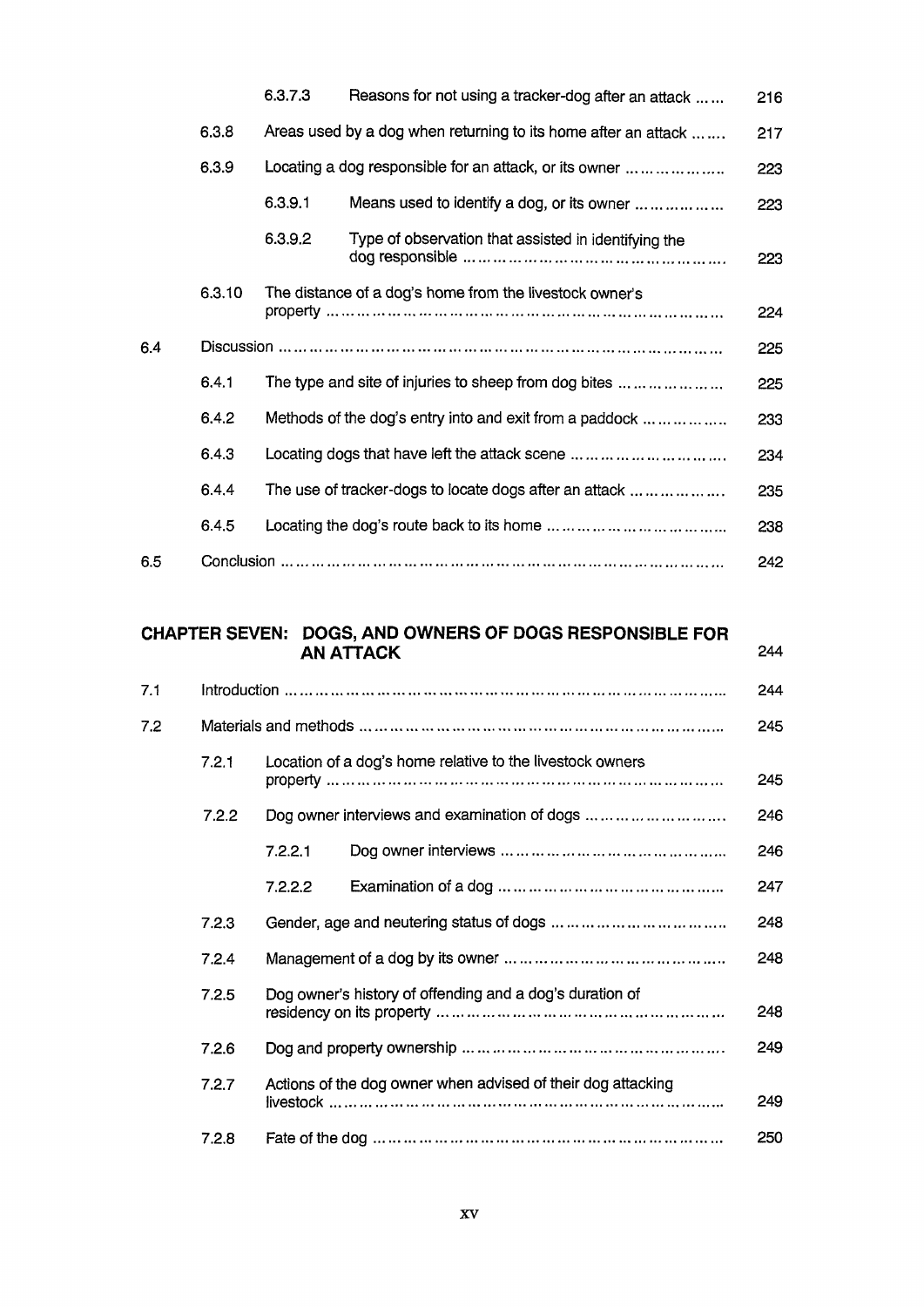|     | 7.2.9  |         |                                                     | 250 |
|-----|--------|---------|-----------------------------------------------------|-----|
|     | 7.2.10 |         | Action by local authorities against the dog owner   | 250 |
| 7.3 |        |         | Results ………………………………………………………………………………………           | 250 |
|     | 7.3.1  |         | Ownership of a dog and the location of it's home    | 250 |
|     | 7.3.2  |         | Examination of a dog responsible for an attack      | 251 |
|     |        | 7.3.2.1 | Visual signs on a dog that had attacked livestock,  | 251 |
|     |        | 7.3.2.2 | Behaviour of a dog towards people on its property   | 252 |
|     |        | 7.3.2.3 | Behaviour of a dog towards people on the            | 253 |
|     | 7.3.3  |         |                                                     | 254 |
|     |        | 7.3.3.1 |                                                     | 254 |
|     |        | 7.3.3.2 |                                                     | 254 |
|     |        | 7.3.3.3 | The gender composition of two or more dogs          | 255 |
|     |        | 7.3.3.4 | Residential relationship between two dogs           | 256 |
|     |        | 7.3.3.5 | Composition of dogs that returned to a property     | 256 |
|     | 7.3.4  |         |                                                     | 256 |
|     |        | 7.3.4.1 | Means by which a dog escaped from the dog           | 256 |
|     |        | 7.3.4.2 | Location where a dog was kept at night, or when     | 257 |
|     |        | 7.3.4.3 | Containment of a dog prior to an attack             | 258 |
|     |        | 7.3.4.4 | Reasons given by dog owners for not containing      | 259 |
|     |        | 7.3.4.5 | History of offending by a dog owner                 | 259 |
|     |        | 7.3.4.6 | Length of time a dog had been on its property prior | 259 |
|     | 7.3.5  |         |                                                     | 260 |
|     |        | 7.3.5.1 |                                                     | 260 |
|     |        | 7.3.5.2 | Purpose for which a dog is kept                     | 260 |
|     |        | 7.3.5.3 | Ownership and type of property where a dog was      | 260 |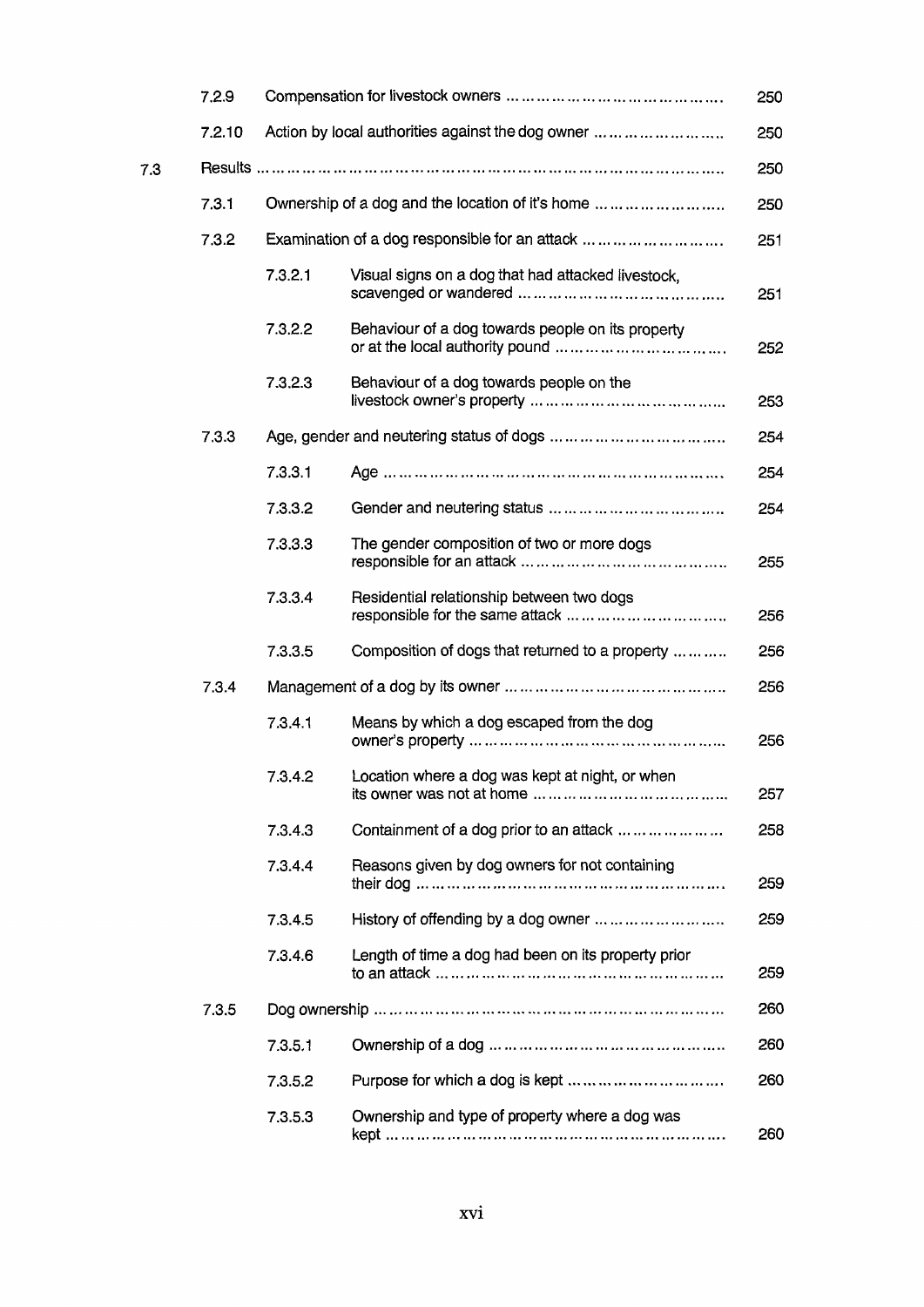|     |        | 7.3.5.4  | Presence of livestock on a dog owner's property                                                                              | 261 |
|-----|--------|----------|------------------------------------------------------------------------------------------------------------------------------|-----|
|     | 7.3.6  |          | Awareness and reaction of a dog owner to their dog attacking                                                                 | 261 |
|     |        | 7.3.6.1  | A dog owner's awareness of their dog wandering                                                                               | 261 |
|     |        | 7.3.6.2  | Period of time after an attack to when a dog owner                                                                           | 261 |
|     |        | 7.3.6.3  | Reaction of a dog owner to being advised                                                                                     | 261 |
|     |        | 7.3.6.4  | A dog owner's attribution of blame for a dog                                                                                 | 262 |
|     |        | 7.3.6.5  | Physical and behavioural reasons given for a dog                                                                             | 262 |
|     |        | 7.3.6.6  | Reaction of a dog owner to a request by the                                                                                  | 263 |
|     | 7.3.7  |          |                                                                                                                              | 264 |
|     | 7.3.8  |          |                                                                                                                              | 265 |
|     |        | 7.3.8.1  | Type of action taken by local authorities against                                                                            | 265 |
|     |        | 7.3.8.2  | Reasons for a local authority issuing a warning                                                                              | 265 |
|     | 7.3.9  |          | Subsequent attacks by a dog that was kept by its owner                                                                       | 266 |
|     | 7.3.10 |          | Fate of a dog and reasons for destruction or relocation                                                                      | 266 |
|     |        | 7.3.10.1 | Fate of a dog responsible for an attack on livestock                                                                         | 266 |
|     |        | 7.3.10.2 | Reasons for the destruction or relocation of a dog                                                                           | 267 |
| 7.4 |        |          |                                                                                                                              | 268 |
|     | 7.4.1  |          | Dog ownership and the location of a dog's home                                                                               | 268 |
|     | 7.4.2  |          | Examination of a dog $\dots \dots \dots \dots \dots \dots \dots \dots \dots \dots \dots \dots \dots \dots \dots \dots \dots$ | 268 |
|     | 7.4.3  |          |                                                                                                                              | 270 |
|     | 7.4.4  |          | Management of a dog responsible for an attack                                                                                | 272 |
|     | 7.4.5  |          | Reaction of dog owners to their dog attacking, and the attribution                                                           | 273 |
|     | 7.4.6  |          |                                                                                                                              | 276 |
|     | 7.4.7  |          | Action taken by the local authority against the dog owner                                                                    | 277 |
|     | 7.4.8  |          |                                                                                                                              | 278 |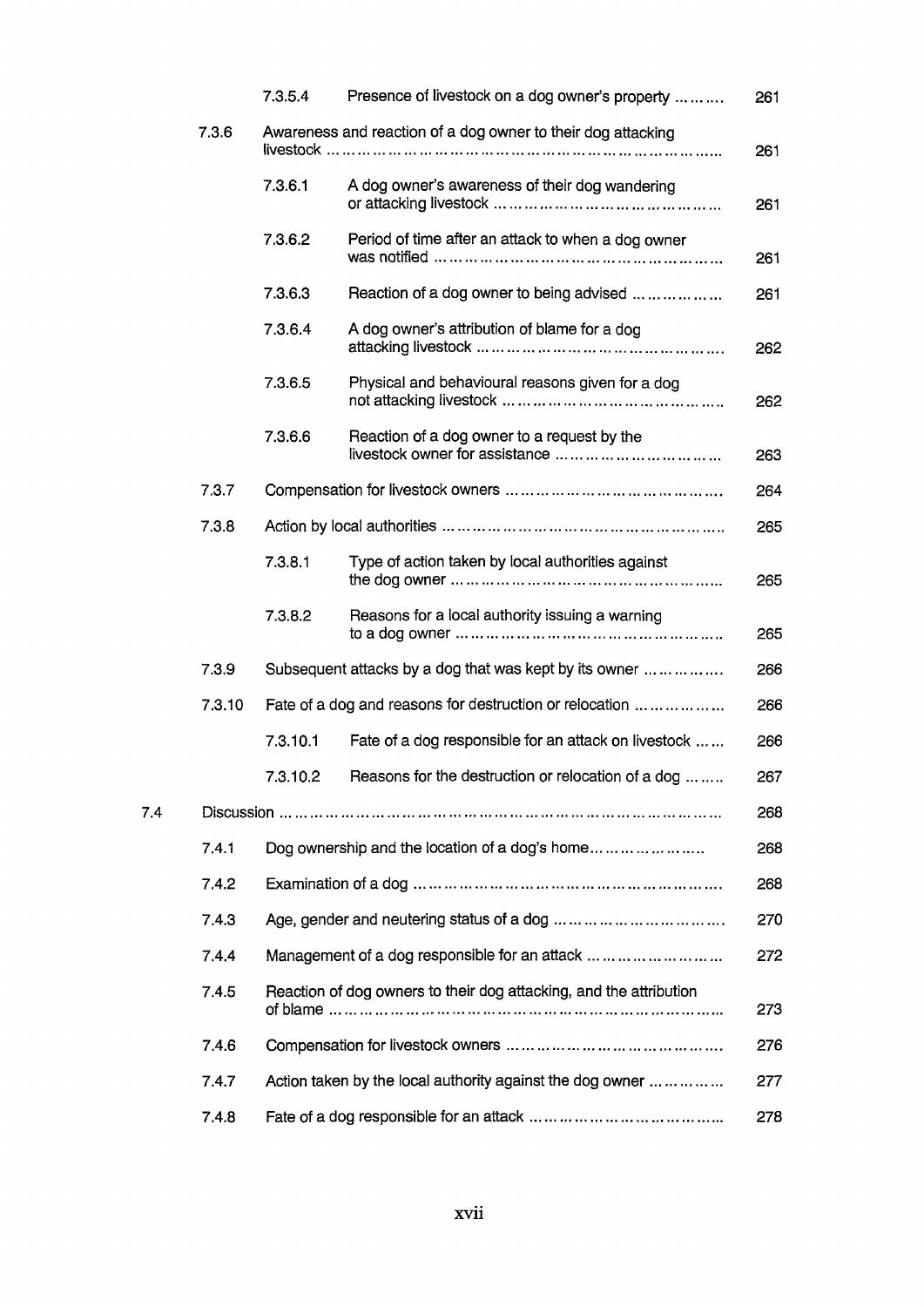| 7.5 |                                                                     | 280 |  |
|-----|---------------------------------------------------------------------|-----|--|
|     | <b>CHAPTER EIGHT: GENERAL DISCUSSION</b>                            | 282 |  |
| 8.1 |                                                                     | 282 |  |
| 8.2 |                                                                     | 290 |  |
| 8.3 | Solutions to dog attacks on livestock and areas for future research | 290 |  |
|     |                                                                     |     |  |
|     |                                                                     |     |  |
|     |                                                                     |     |  |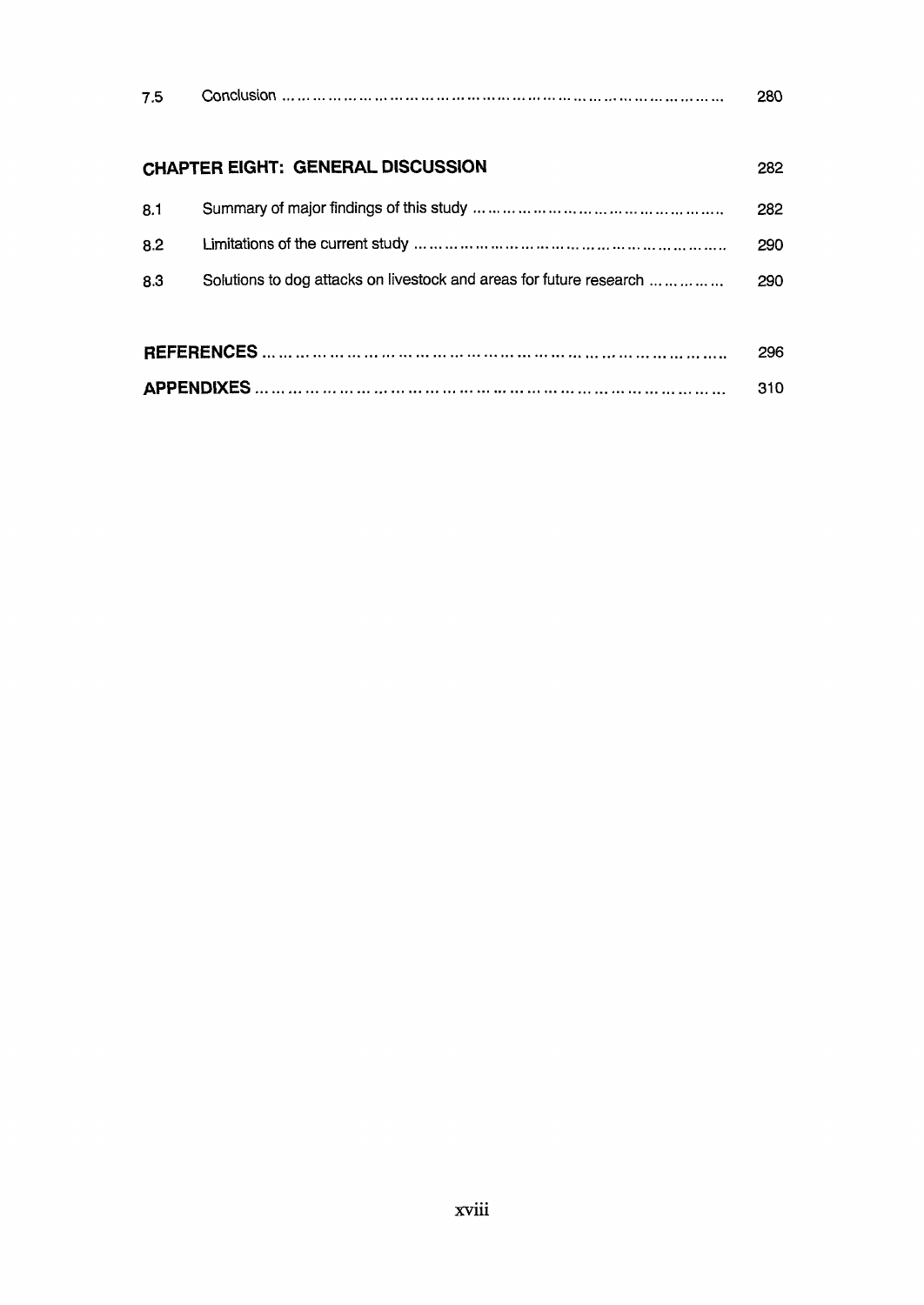## **LIST OF TABLES**

### **CHAPTER THREE**

| Table 3.1         |                                                                                                                        | 49 |
|-------------------|------------------------------------------------------------------------------------------------------------------------|----|
| Table 3.2         | Area, distance from Perth CBD, total population and<br>population per square kilometre for the eight local authorities | 52 |
| Table 3.3         |                                                                                                                        | 54 |
| Table 3.4         |                                                                                                                        | 55 |
| Table 3.5         |                                                                                                                        | 56 |
| Table 3.6         | Problems encountered when carrying out dog control                                                                     | 57 |
| Table 3.7         | Compulsory sterilisation, permanent identification and                                                                 | 58 |
| Table 3.8         | Type of training a local authority would provide for, or permit                                                        | 58 |
| Table 3.9         |                                                                                                                        | 59 |
| Table 3.10        | Problems experienced when prosecuting offenders                                                                        | 60 |
| <b>Table 3.11</b> | Co-operation and uniformity between councils and                                                                       | 61 |
| Table 3.12        | Responsibility for the enforcement of dog control legislation                                                          | 61 |
| <b>Table 3.13</b> | Solutions to the lack of co-operation and uniformity between                                                           | 62 |
| <b>Table 3.14</b> | Reasons for not supporting centralisation of dog control                                                               | 62 |
| Table 3.15        |                                                                                                                        | 63 |
| <b>Table 3.16</b> |                                                                                                                        | 63 |
| Table 3.17        | Type of educational activities                                                                                         | 64 |
| <b>Table 3.18</b> |                                                                                                                        | 64 |
| <b>Table 3.19</b> |                                                                                                                        | 65 |
| <b>Table 3.20</b> |                                                                                                                        | 65 |
| <b>Table 3.21</b> |                                                                                                                        | 66 |
| <b>Table 3.22</b> |                                                                                                                        | 66 |
| <b>Table 3.23</b> |                                                                                                                        | 67 |
| Table 3.24        |                                                                                                                        | 68 |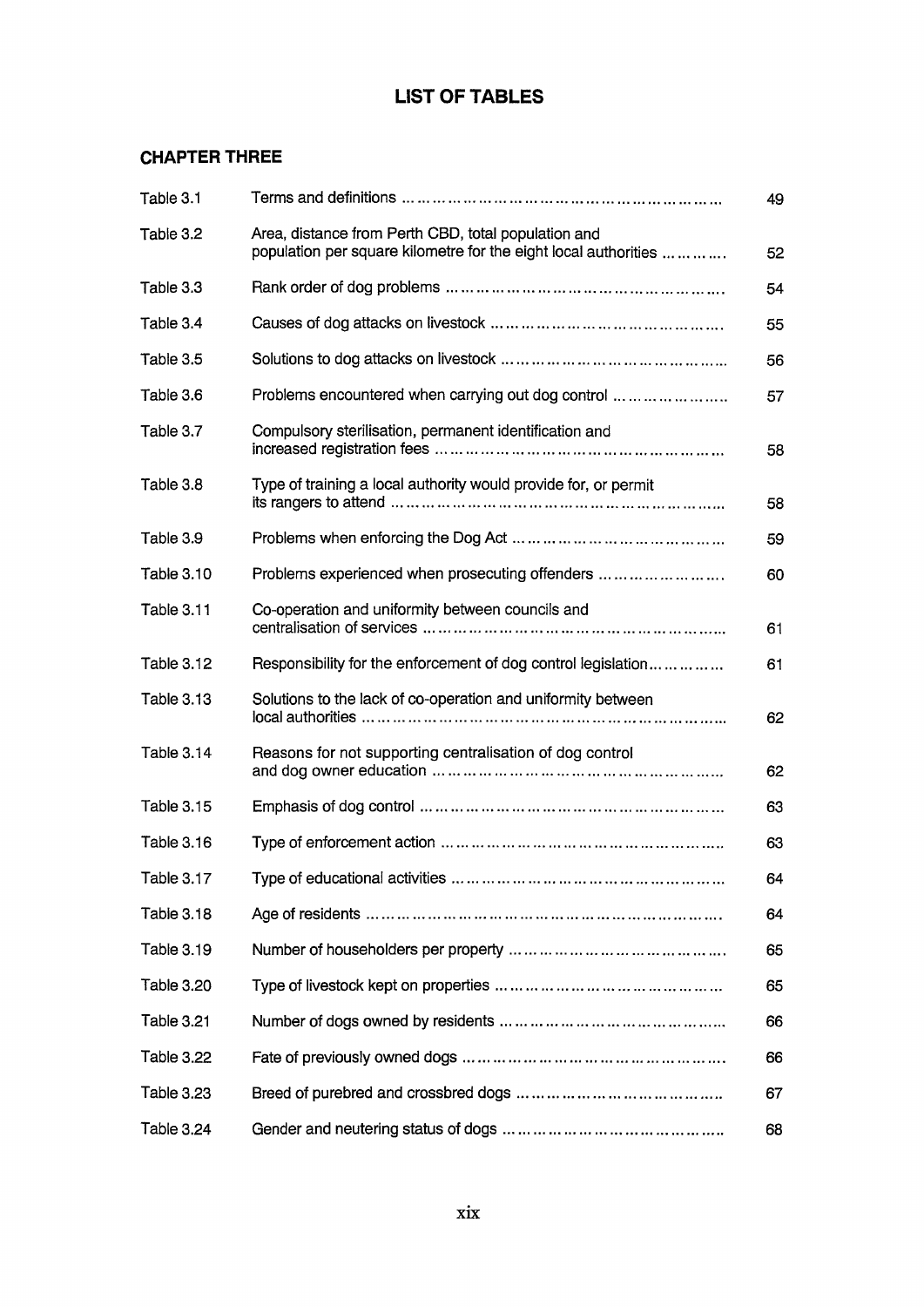| <b>Table 3.25</b> |                                                             | 68 |
|-------------------|-------------------------------------------------------------|----|
| Table 3.26        |                                                             | 69 |
| Table 3.27        |                                                             | 69 |
| Table 3.28        |                                                             | 70 |
| <b>Table 3.29</b> |                                                             | 70 |
| Table 3.30        |                                                             | 71 |
| Table 3.31        |                                                             | 71 |
| Table 3.32        |                                                             | 72 |
| <b>Table 3.33</b> |                                                             | 73 |
| Table 3.34        | Reasons why owners believed that their dog would attack     | 74 |
| <b>Table 3.35</b> | Reasons why owners believed that their dog would not attack | 74 |
| Table 3.36        |                                                             | 75 |

## **CHAPTER FOUR**

| Table 4.1         | Numbers of attacks or properties in each category                     | 90  |
|-------------------|-----------------------------------------------------------------------|-----|
| Table 4.2         | Number of properties where livestock were attacked                    | 96  |
| Table 4.3         |                                                                       | 97  |
| Table 4.4         |                                                                       | 97  |
| Table 4.5         | Properties where both sheep and another species of livestock          | 98  |
| Table 4.6         | Number of livestock kept on a property, before the first              | 99  |
| Table 4.7         | Number of livestock killed on a property during the year of an attack | 99  |
| Table 4.8         | Percentage of livestock killed on each property per annum             | 100 |
| Table 4.9         | Number of reported dog attacks on people and animals                  | 101 |
| <b>Table 4.10</b> | Location of reported dog attacks on people and animals                | 102 |
| <b>Table 4.11</b> |                                                                       | 104 |
| <b>Table 4.12</b> |                                                                       | 105 |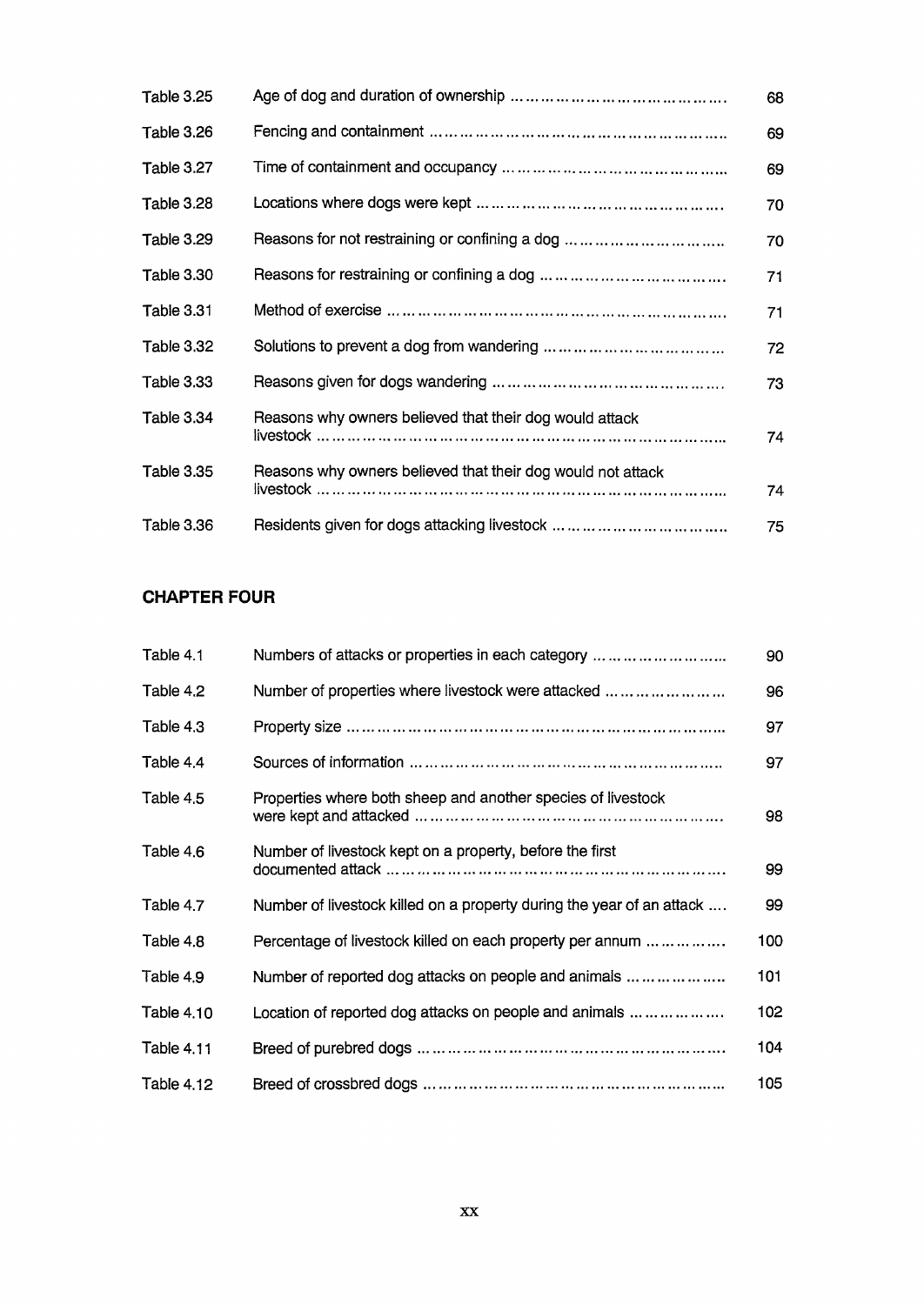### **CHAPTER FIVE**

| Table 5.1         | Number of attacks and properties in each category                                                                            | 118 |
|-------------------|------------------------------------------------------------------------------------------------------------------------------|-----|
| Table 5.2         |                                                                                                                              | 132 |
| Table 5.3         |                                                                                                                              | 134 |
| Table 5.4         |                                                                                                                              | 135 |
| Table 5.5         | Period of time after an attack to when it was discovered                                                                     | 136 |
| Table 5.6         |                                                                                                                              | 136 |
| Table 5.7         | Response of the livestock owner's dog(s) to another dog                                                                      | 137 |
| Table 5.8         |                                                                                                                              | 138 |
| Table 5.9         | Precautions taken by livestock owners prior to the first attack                                                              | 139 |
| <b>Table 5.10</b> |                                                                                                                              | 139 |
| <b>Table 5.11</b> | Measures taken by livestock owners to protect their animals,<br>the effectiveness of these measures in preventing subsequent | 141 |
| <b>Table 5.12</b> | Reasons for preventive measures not being taken                                                                              | 146 |
| <b>Table 5.13</b> | Chasing and attacking by dogs belonging to livestock owners                                                                  | 147 |
| Table 5.14        |                                                                                                                              | 148 |
| <b>Table 5.15</b> |                                                                                                                              | 148 |
| <b>Table 5.16</b> |                                                                                                                              | 149 |
| Table 5.17        | Month of the first recorded attack on a property                                                                             | 150 |
| <b>Table 5.18</b> |                                                                                                                              | 151 |
| Table 5.19        |                                                                                                                              | 151 |
| <b>Table 5.20</b> |                                                                                                                              | 152 |

#### CHAPTER SIX

| Table 6.1 |                                                                    | 172        |
|-----------|--------------------------------------------------------------------|------------|
| Table 6.2 |                                                                    | <b>200</b> |
| Table 6.3 | Injury sites on sheep after attacks by purebred dogs               | 203        |
| Table 6.4 | Injury sites on sheep after attacks by purebred and crossbred dogs | 205        |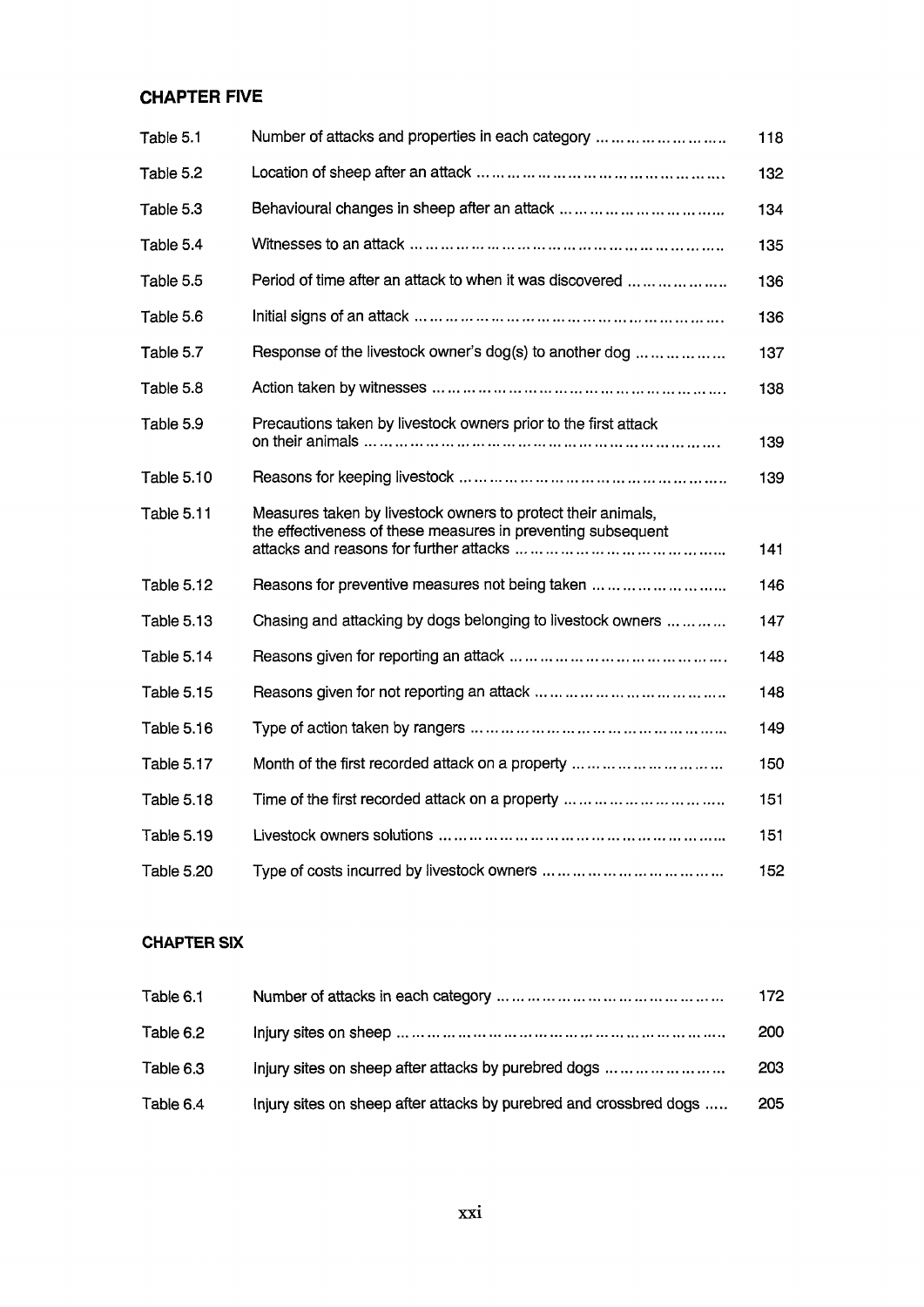| Table 6.5         |                                                               | 206 |
|-------------------|---------------------------------------------------------------|-----|
| Table 6.6         |                                                               | 207 |
| Table 6.7         |                                                               | 209 |
| Table 6.8         |                                                               | 210 |
| Table 6.9         | Type of perimeter fencing around the paddock where livestock  | 211 |
| Table 6.10        | Means used by a dog to enter and leave a paddock              | 212 |
| Table 6.11        |                                                               | 213 |
| Table 6.12        |                                                               | 214 |
| Table 6.13        |                                                               | 214 |
| Table 6.14        | Problems encountered when using the tracker-dog               | 216 |
| Table 6.15        |                                                               | 217 |
| <b>Table 6.16</b> | Areas used by dogs when travelling back to their homes        | 218 |
| Table 6.17        | Means by which a dog, or its owner was identified             | 223 |
| Table 6.18        |                                                               | 224 |
| Table 6.19        | Distance between the livestock owner's property and the dog's | 225 |

### **CHAPTER SEVEN**

| Table 7.1  | Number of dogs, owners and properties in each category       | 246 |
|------------|--------------------------------------------------------------|-----|
| Table 7.2  | Location of a dog's home relative to the livestock owner's   | 251 |
| Table 7.3  |                                                              | 251 |
| Table 7.4  |                                                              | 253 |
| Table 7.5  |                                                              | 254 |
| Table 7.6  |                                                              | 255 |
| Table 7.7  |                                                              | 255 |
| Table 7.8  |                                                              | 256 |
| Table 7.9  |                                                              | 257 |
| Table 7.10 | Location of a dog at night or when its owner was not at home | 257 |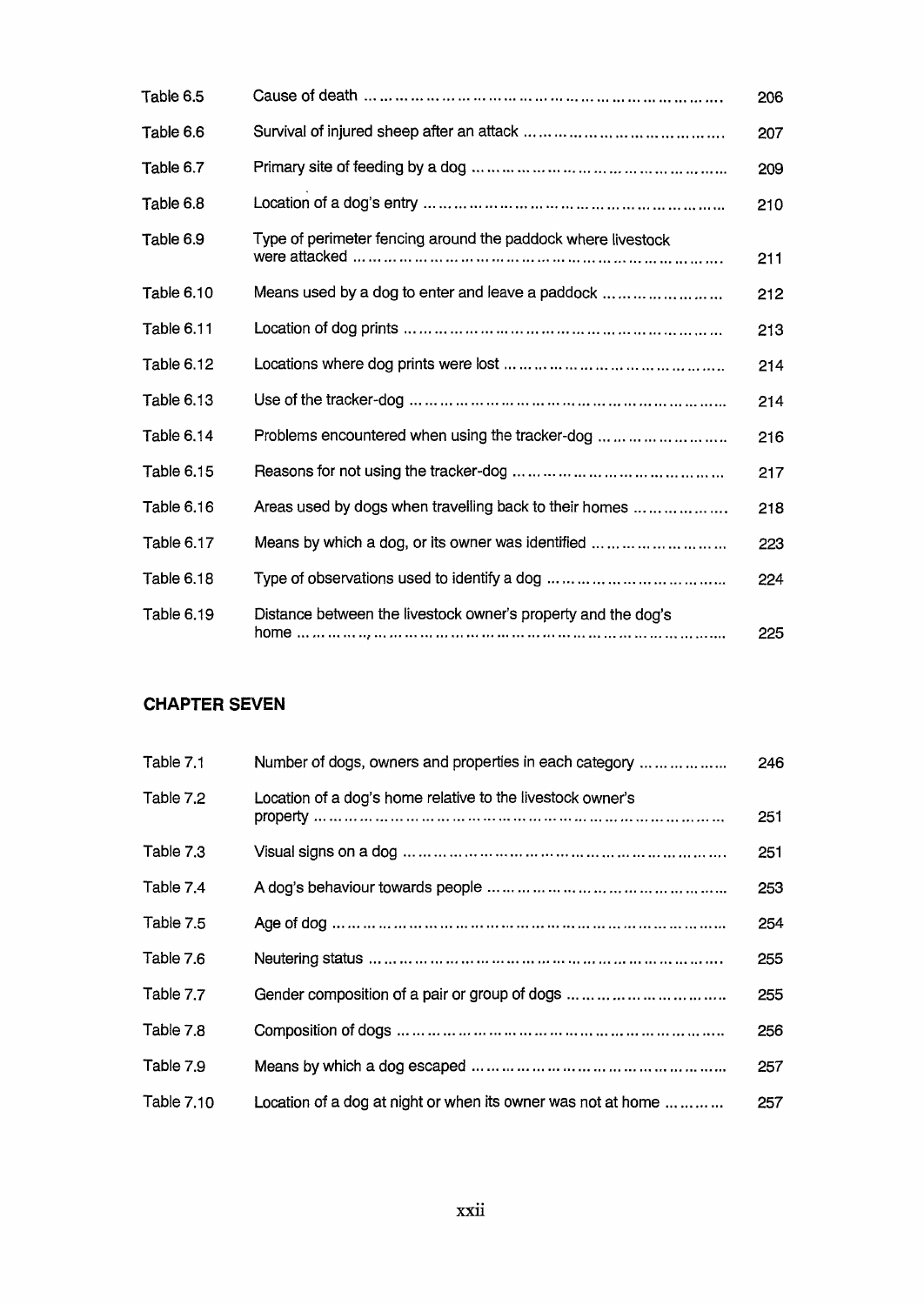| Table 7.11        |                                                       | 258 |
|-------------------|-------------------------------------------------------|-----|
| <b>Table 7.12</b> |                                                       | 259 |
| Table 7.13        | Length of time a dog had resided on its property      | 260 |
| Table 7.14        | Ownership and type of the dog owner's property        | 261 |
| <b>Table 7.15</b> | Attribution of blame for a dog attacking livestock    | 262 |
| Table 7.16        | Reasons given for a dog not attacking livestock       | 263 |
| Table 7.17        | Reaction of the dog owner to a request for assistance | 264 |
| <b>Table 7.18</b> | Reasons for a dog owner not paying compensation       | 265 |
| Table 7.19        |                                                       | 266 |
| <b>Table 7.20</b> | Fate of dogs responsible for attacks on livestock     | 267 |
| Table 7.21        |                                                       | 267 |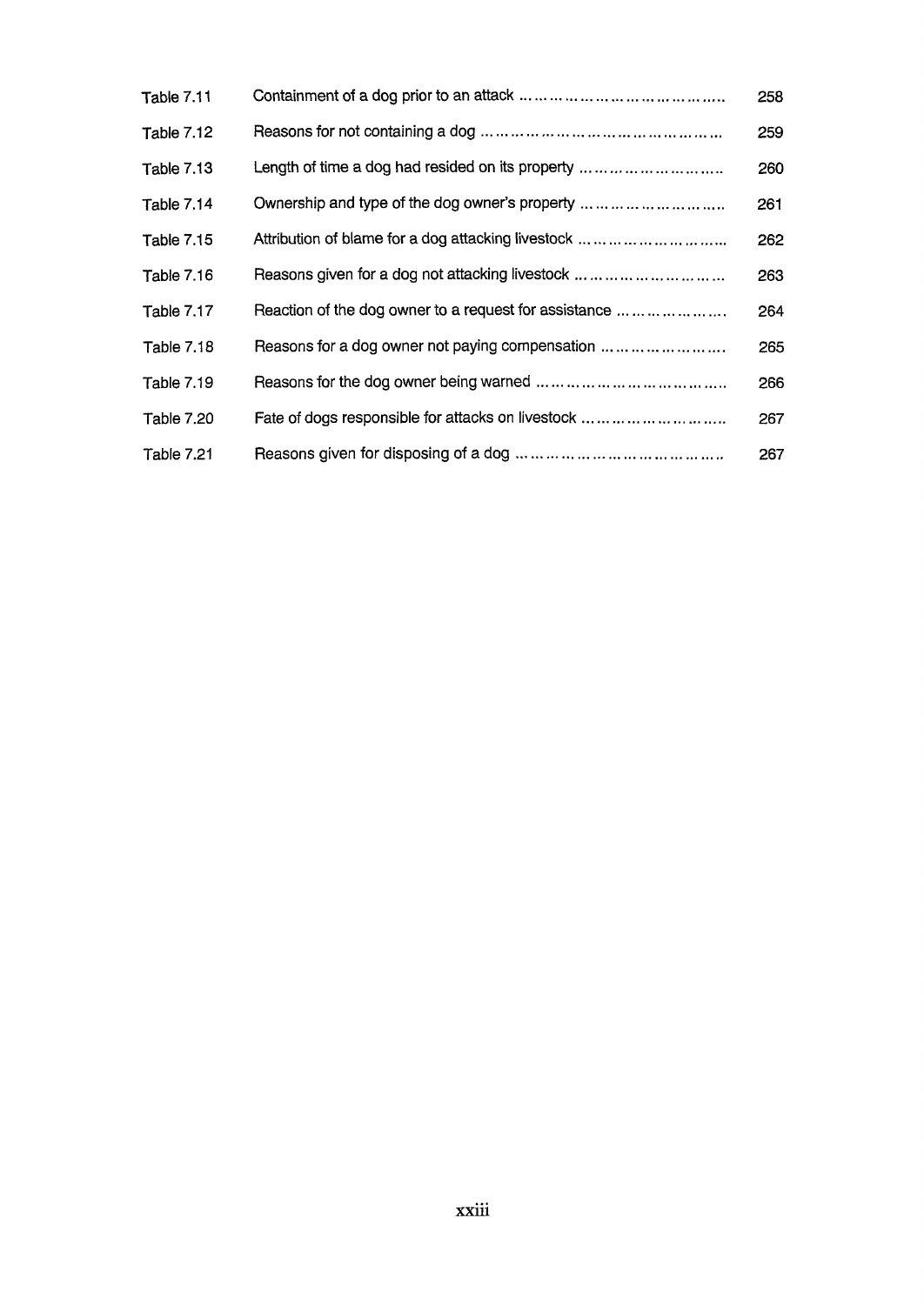## **UST OF ILLUSTRATIONS**

## **CHAPTER THREE**

| Figure 3.1 | Location of the eight local authorities included in the study area |    |
|------------|--------------------------------------------------------------------|----|
|            |                                                                    | 51 |

### **CHAPTER FOUR**

| Figure 4.1 | 98  |
|------------|-----|
| Figure 4.2 | 104 |

#### **CHAPTER FIVE**

| Figure 5.1  |                                                             | 123 |
|-------------|-------------------------------------------------------------|-----|
| Figure 5.2  |                                                             | 124 |
| Figure 5.3  | Behavioural patterns of dogs and sheep during an attack (1) | 129 |
| Figure 5.4  | Behavioural patterns of dogs and sheep during an attack (2) | 130 |
| Figure 5.5  |                                                             | 131 |
| Figure 5.6  | Sheep bunching into a group when approached by a dog        | 131 |
| Figure 5.7  |                                                             | 132 |
| Figure 5.8  |                                                             | 133 |
| Figure 5.9  | Sheep unable to escape from the perimeter fence             | 133 |
| Figure 5.10 |                                                             | 134 |
| Figure 5.11 |                                                             | 135 |
| Figure 5.12 | Steel-jaw traps set at the dog's entry into a paddock       | 140 |
| Figure 5.13 |                                                             | 143 |
| Figure 5.14 |                                                             | 143 |
| Figure 5.15 | Temporary and ineffective enclosure for sheep               | 144 |
| Figure 5.16 | Livestock quarding dog escaping from its paddock            | 144 |
| Figure 5.17 | Cattle kept in the same paddock as sheep to protect them    | 145 |
| Figure 5.18 |                                                             | 145 |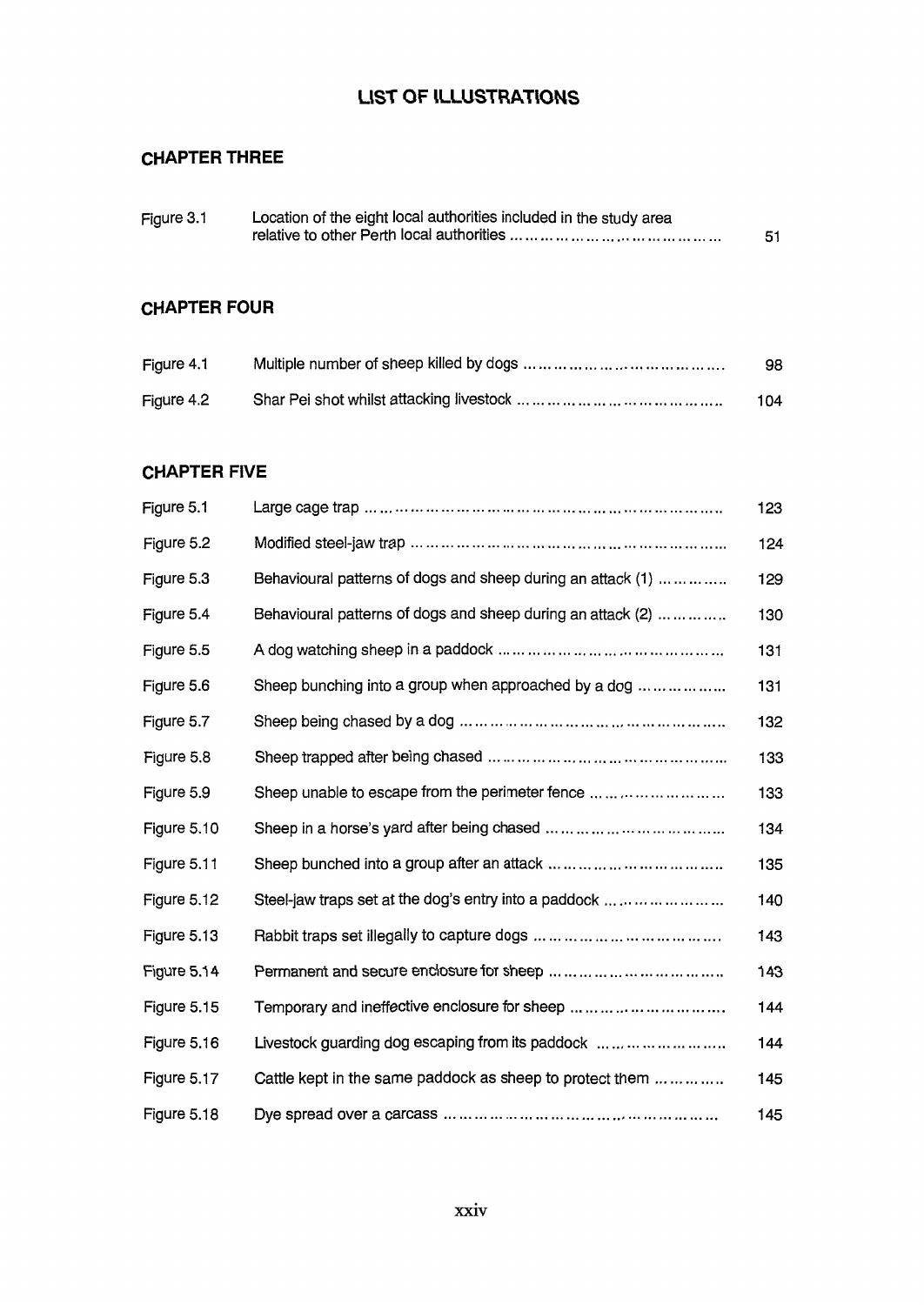## **CHAPTER SIX**

| Figure 6.1  | Standard livestock fencing on a smallholding                     | 178 |
|-------------|------------------------------------------------------------------|-----|
| Figure 6.2  | Webbing tracking harness, attached to a three metre lead         | 180 |
| Figure 6.3  |                                                                  | 186 |
| Figure 6.4  |                                                                  | 191 |
| Figure 6.5  |                                                                  | 191 |
| Figure 6.6  |                                                                  | 192 |
| Figure 6.7  |                                                                  | 192 |
| Figure 6.8  | Chipped bone on the back of head and neck of a sheep             | 193 |
| Figure 6.9  |                                                                  | 193 |
| Figure 6.10 | Crushed upper part of the nasal bone and skull                   | 194 |
| Figure 6.11 | Injuries other than from bite wounds (broken hip)                | 194 |
| Figure 6.12 | Injuries to hind limbs as a result of a sheep being grabbed      | 195 |
| Figure 6.13 | Bite wounds to facial region, causing respiratory problems       | 196 |
| Figure 6.14 |                                                                  | 196 |
| Figure 6.15 |                                                                  | 197 |
| Figure 6.16 | Skin removed from part of the body of a sheep                    | 197 |
| Figure 6.17 |                                                                  | 198 |
| Figure 6.18 |                                                                  | 198 |
| Figure 6.19 | Extensive internal bleeding from injuries to the neck of a sheep | 199 |
| Figure 6.20 | Size of bite marks left by a medium sized dog                    | 200 |
| Figure 6.21 |                                                                  | 201 |
| Figure 6.22 |                                                                  | 201 |
| Figure 6.23 |                                                                  | 202 |
| Figure 6.24 |                                                                  | 202 |
| Figure 6.25 | Injuries to the back of the neck of a sheep from an attack       | 204 |
| Figure 6.26 | Lower facial injuries on a sheep from an attack by a Bull        | 204 |